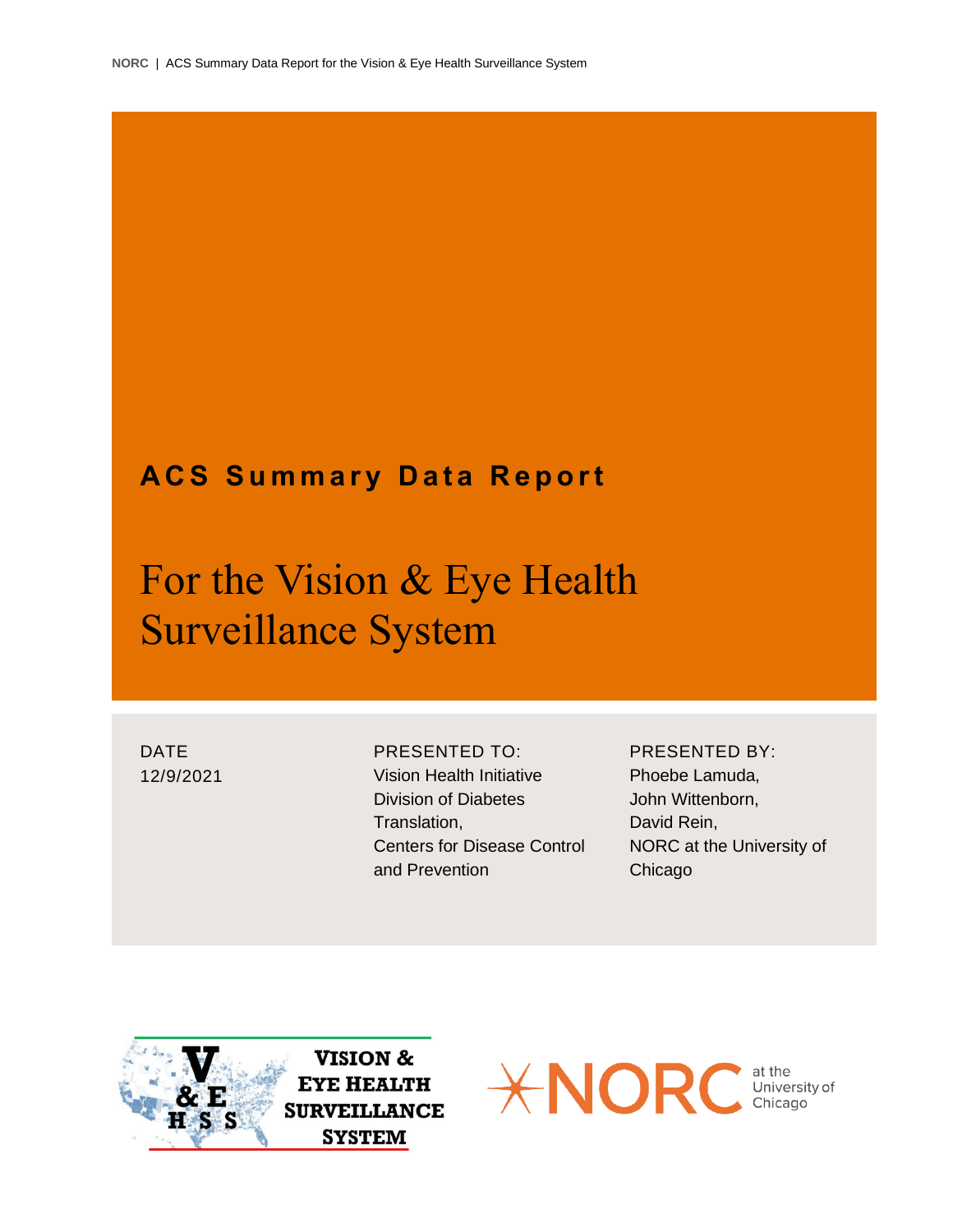# Table of Contents

# List of Figures

| Figure 2: Prevalence of Difficulty Seeing, Ages 18 Years and Older, BRFSS vs. ACS |  |
|-----------------------------------------------------------------------------------|--|
|                                                                                   |  |
|                                                                                   |  |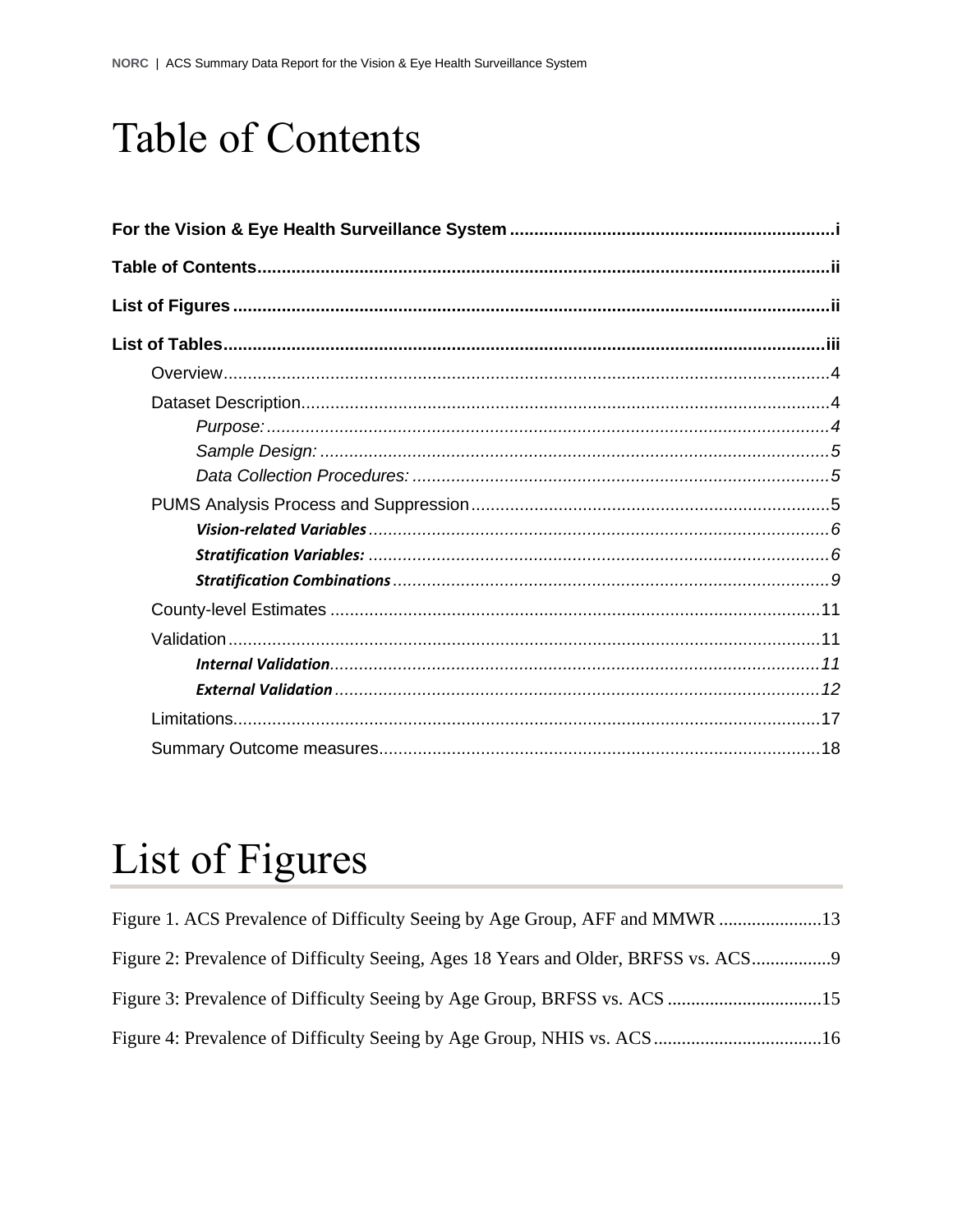# List of Tables

| Figure 1. ACS Prevalence of Difficulty Seeing by Age Group, AFF and MMWR 13         |
|-------------------------------------------------------------------------------------|
| Figure 2: Prevalence of Difficulty Seeing, Ages 18 Years and Older, BRFSS vs. ACS14 |
| Figure 3: Prevalence of Difficulty Seeing by Age Group, BRFSS vs. ACS 15            |
|                                                                                     |
|                                                                                     |
|                                                                                     |
|                                                                                     |
|                                                                                     |
|                                                                                     |
|                                                                                     |
| Table 12. National Estimates of Prevalence of Difficulty Seeing (2017)24            |
|                                                                                     |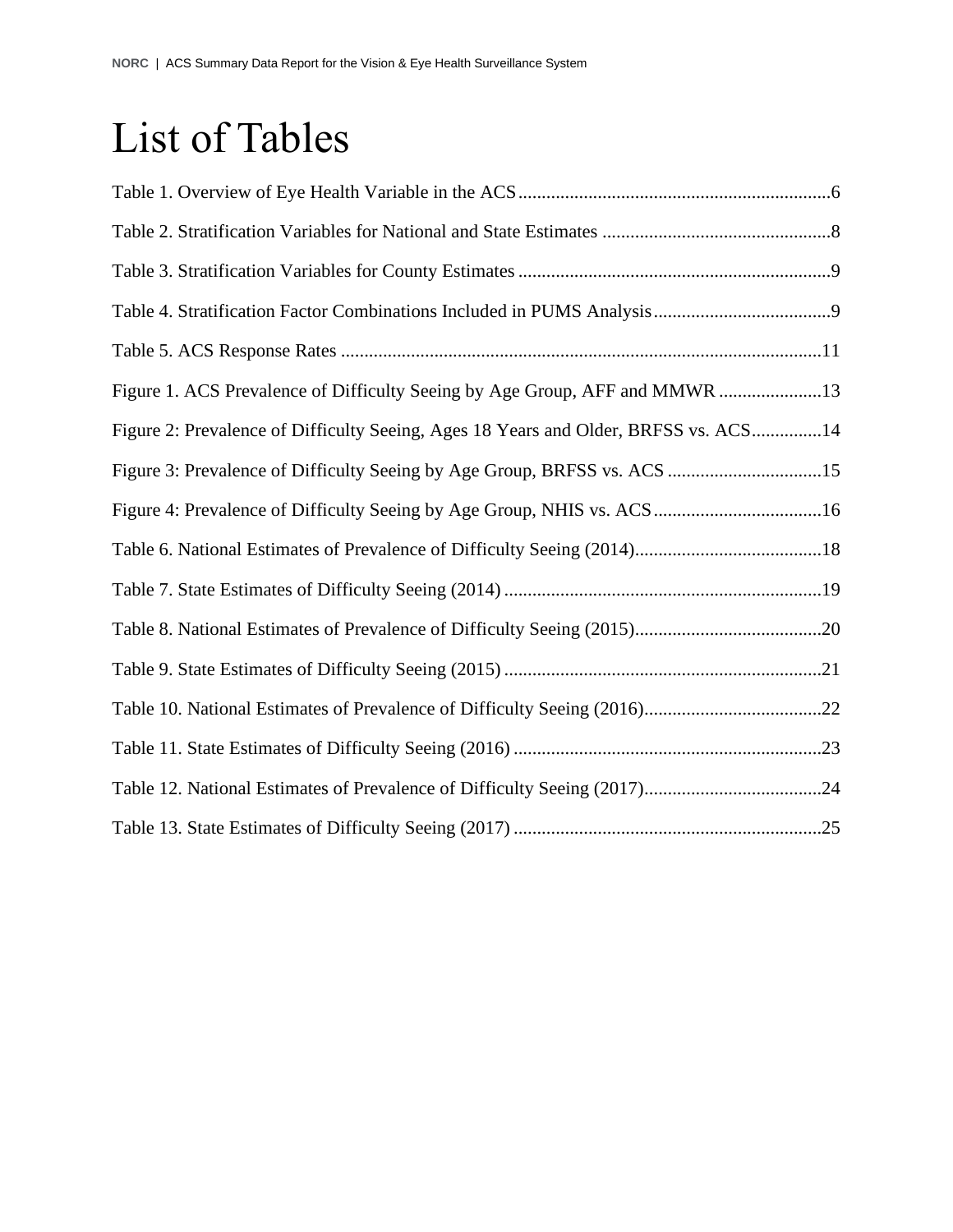### **Overview**

This Data Brief Report presents the analysis of the American Community Survey (ACS) for the Vision and Eye Health Surveillance System (VEHSS). This document describes the methods used to construct the estimates. For VEHSS, we analyzed Public Use Microdata Sample (PUMS) to estimate the prevalence of self-reported vision difficulty at the national and state level by detailed demographic, risk factor and social determinant of health (SDOH) characteristics. Because PUMS data is not available at the county level, we report county-level estimates from 5-year merged ACS samples as reported through disability subject tables on data.census.gov.

### **Dataset Description**

#### **Purpose:**

The American Community Survey (ACS), conducted by the United States (US) Census Bureau, is an annual nationwide survey that collects and produces information on demographic, social, economic, and housing characteristics of the US population. The ACS serves the nation by providing a consistent and cohesive collection of characteristics that are comparable across all US geographies.

The Census Bureau releases summary tables with limited stratification factors through data.census.gov. Census provides access to the PUMS for users who want to create custom tables that are not available through summary ACS data products. However, to protect respondent privacy, PUMS data includes only a subsample of the ACS with limited geographic detail. ACS was selected for inclusion in the VEHSS system due to its representative and robust national and state sample, and because information contained in the ACS supports stratification by the key demographic and geographic variables of interest to the VEHSS system.

ACS self-reported vision difficulty prevalence is utilized as a data source for the VEHSS composite estimates on the prevalence of vision loss and blindness. Specifically, these estimates use variation in ACS self-reported vision to predict variation in acuity-based vision loss among population groups not represented by available examination-based data, including persons living in group quarters and those at oldest ages, as well as geographic variation by state and county. More details on the VEHSS composite estimates of the prevalence of vision loss is available at https://www.cdc.gov/visionhealth/vehss/estimates/index.html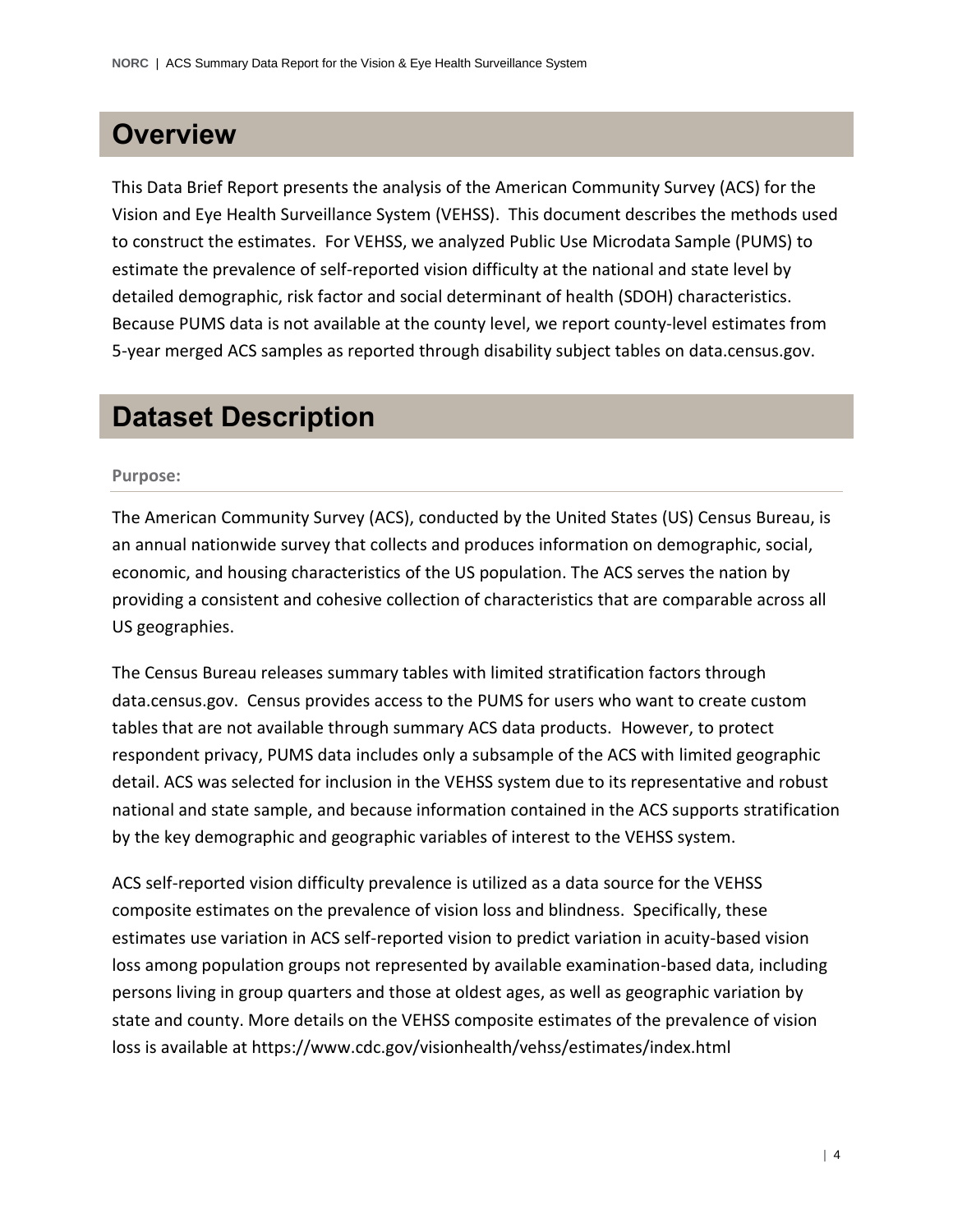#### **Sample Design:**

The Census Bureau selects a random sample of addresses to be included in two separate samples that together constitute the ACS: housing unit (HU) addresses and residents of group quarters (GQ) facilities (e.g., college residence halls, residential treatment centers, skilled nursing facilities, group homes, military barracks, correctional facilities, workers' dormitories, and facilities for people experiencing homelessness). These samples are drawn from the Census Bureau's Master Address File (MAF), an inventory of living quarters and nonresidential units in the US and Puerto Rico. Independent HU address samples are selected for each of the counties and county equivalents in the US, as well as for each of the municipalities in Puerto Rico. GQ resident samples are independent state-level samples.

As of 2011, the targeted sample size of the HU sample is approximately 3.54 million. Interviews are conducted monthly, and no HU address or small GQ facility residents are eligible to be in the sample more than once in a five-year period. Residents of large GQ facilities are eligible to be sampled every year.<sup>1</sup>

ACS PUMS files consist of sub-samples of ACS HU and GQ respondents. These files are designed to include one percent of both the HU and GQ populations estimated by the full ACS. HU and GQ PUMS samples were constructed separately, and sampling intervals for each are calculated to yield target sample sizes at the state level.<sup>2</sup>

#### **Data Collection Procedures:**

ACS data are collected in one of four modes: Internet, mail, telephone, and personal visit. For most HUs, mailed invitations to participate via internet are extended initially. If no response is received, this is followed by invitations to participate via mail, telephone, or personal visit, in that order, based on participant response or non-response to each previous option. Data are collected from GQ residents via personal interview only. For sampled HUs, information is collected for all residents living in the household.

### **PUMS Analysis Process and Suppression**

We estimated the prevalence rate and sample size for each survey instrument selected for inclusion. We analyzed data from the PUMS files starting with 2014, each year was analyzed separately. The prevalence rate was defined as the number of persons who gave an affirmative

<sup>&</sup>lt;sup>1</sup> US Census Bureau. (2014). Design and Methodology Report: Chapter 4. Sample Design and Selection. Retrieved from: https://www2.census.gov/programs-

surveys/acs/methodology/design\_and\_methodology/acs\_design\_methodology\_ch04\_2014.pdf.

<sup>2</sup> US Census Bureau. (2017). PUMS Accuracy of the Data (2015). Retrieved from: https://www2.census.gov/programssurveys/acs/tech\_docs/pums/accuracy/2015AccuracyPUMS.pdf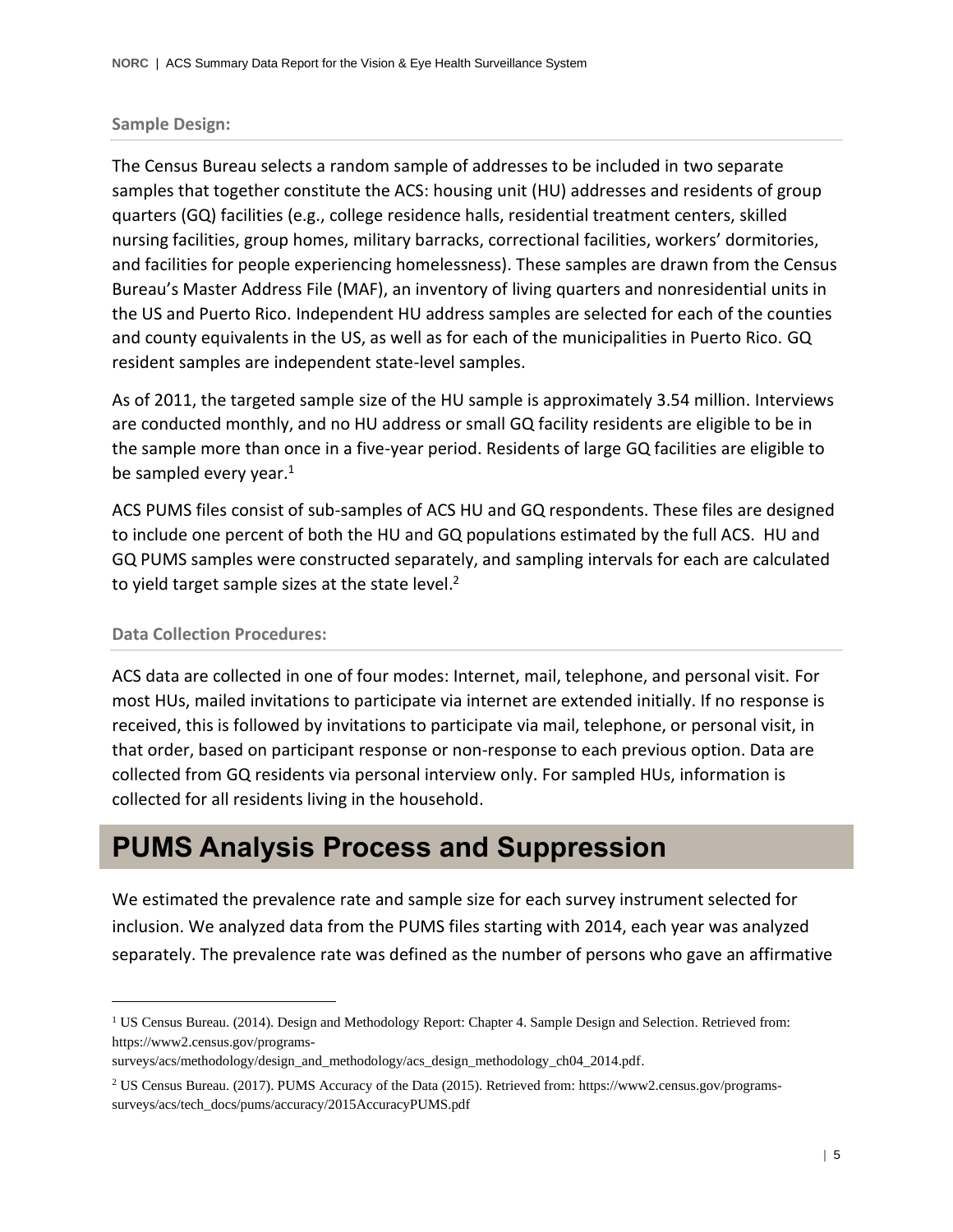response to the question divided by the total number of respondents who gave an affirmative or negative response and multiplied by 100 for presentation in percentage format. We estimated upper and lower confidence intervals and the relative standard error of the prevalence estimate using the Clopper-Pearson method with the smaller of the effective sample size and the sample size. The respondent sample size was reported for each response.

All estimates were calculated using SAS® PROC SURVEY FREQ procedure. Suppression was determined using the National Center for Health Statistics Data Presentation Standards for Proportions released in August 2017<sup>3</sup>.

#### **Vision-related Variables**

ACS contains a single question relevant to VEHSS: "Is this person blind or does he/she have serious difficulty seeing even when wearing glasses?" This question, which was first fielded in 2008, is categorized under the VEHSS 'Visual Function' topic and 'Difficulty Seeing with Glasses' category. **Table 1** presents additional details about the question, including the ACS variable name, the year(s) survey data are available, the survey question, and the response options.

| ACS eye health questions and response options |                           |                 |           |                                                                |                         |
|-----------------------------------------------|---------------------------|-----------------|-----------|----------------------------------------------------------------|-------------------------|
| <b>VEHSS</b>                                  | <b>VEHSS</b>              | <b>ACS</b>      | Years     | Question                                                       | <b>Response Options</b> |
| <b>Indicator</b>                              | <b>Indicator Category</b> | <b>Variable</b> | Available |                                                                |                         |
| <b>Topic</b>                                  |                           | <b>Name</b>     |           |                                                                |                         |
| <b>Visual</b>                                 | Difficulty Seeing         |                 | 2008-     | Is this person blind or does<br>he/she have serious difficulty | 1 Yes                   |
| <b>Function</b>                               | with Glasses              | <b>DEYE</b>     | 2019      | seeing even when wearing<br>glasses?                           | $2$ No                  |

### Table 1. Overview of Eye Health Variable in the ACS

**Stratification Variables:**

We stratified the vision-related prevalence rates by age, sex, race/ethnicity, and state. Participant ages (variable: AGEP) ranged from zero to 96 and were recoded into the following categories: 0-17 years, 18-39 years, 40-64 years, 65-84 years, and 85 years and older. Participant sex (variable: SEX) was coded as Male or Female. The Hispanic and race variables (variables: HISPFLG and RAC1P) were combined to create a single race/ethnicity variable, with

<sup>&</sup>lt;sup>3</sup> Parker JD, Talih M, Malec DJ, et al. National Center for Health Statistics Data Presentation Standards for Proportions. National Center for Health Statistics. Vital Health Stat 2(175). 2017.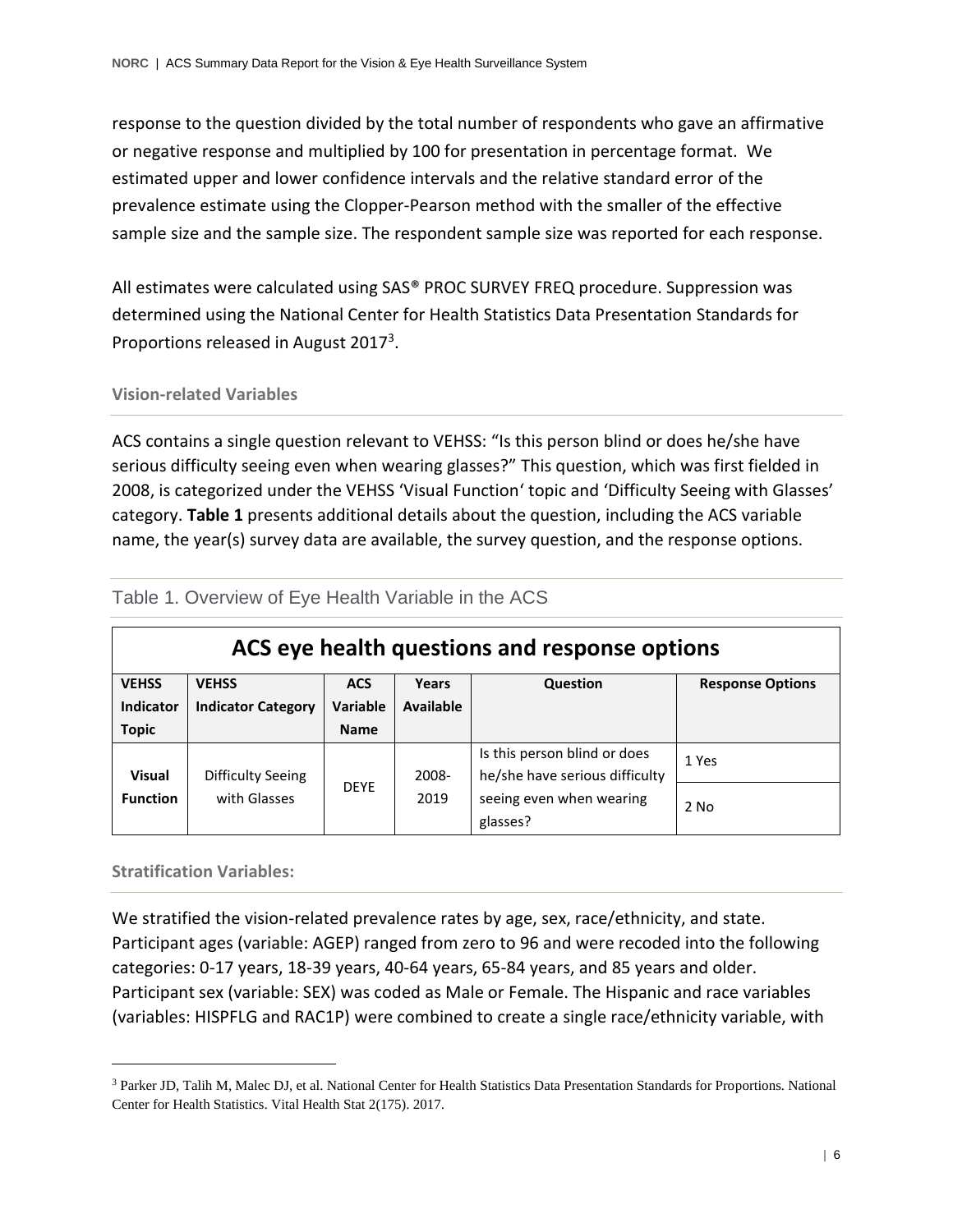anyone identifying as Hispanic being placed in a single category. The race categories were coded as follows: Non-Hispanic Asian, Non-Hispanic Black, Hispanic, Non-Hispanic North American Native, Non-Hispanic Other, and Non-Hispanic White. The "Other" category consists of those who identified as Native Hawaiian and Other Pacific Islander Alone, Some Other Race Alone, or Two or More Races. Data were available for all 50 States and DC (variable: ST).

Starting in 2019, we added nine stratification variables to the national and state level PUMS analysis, including five additional disability variables and four social determinants of health (SDOH) variables. Poverty (variable: POVPIP) was coded less than or equal to poverty level and above poverty level. Educational attainment (variable: SCHL) was coded as less than High School; High School degree, GED, or some college; Associates or Bachelor's degree; and Advanced degree. Employment status (variable: ESR) was coded as employed or unemployed. Self-care disability (variable: DDRS) was coded as Yes or No and was not applicable for people less than 5 years old. Hearing disability (variable: DEAR) was coded as Yes or No. Go-outsidehome disability/independent living disability (variable: DOUT) was coded as Yes or No and not applicable for people less than 15 years old. Ambulatory disability (variable: DPHY) was coded as Yes or No and was not applicable for people less than 5 years old. Mental/Cognitive disability (variable: DREM) was coded as Yes or No. Due to the need to limit the number of stratification variables, state-level prevalence rates were stratified by a combination of age\*sex, age\*race/ethnicity, or sex\*race/ethnicity and one of the new stratification variables. The ACS does not contain health risk factor information, such as for smoking, diabetes, or hypertension.

Stratification variables for the PUMS analysis are displayed in **Table 2.**

The county-level results are reproduced as reported by the Census Bureau based on 5-year ACS estimates by age and sex. No other stratification variables are included in the county-level results. County level stratification variables are listed in **Table 3**.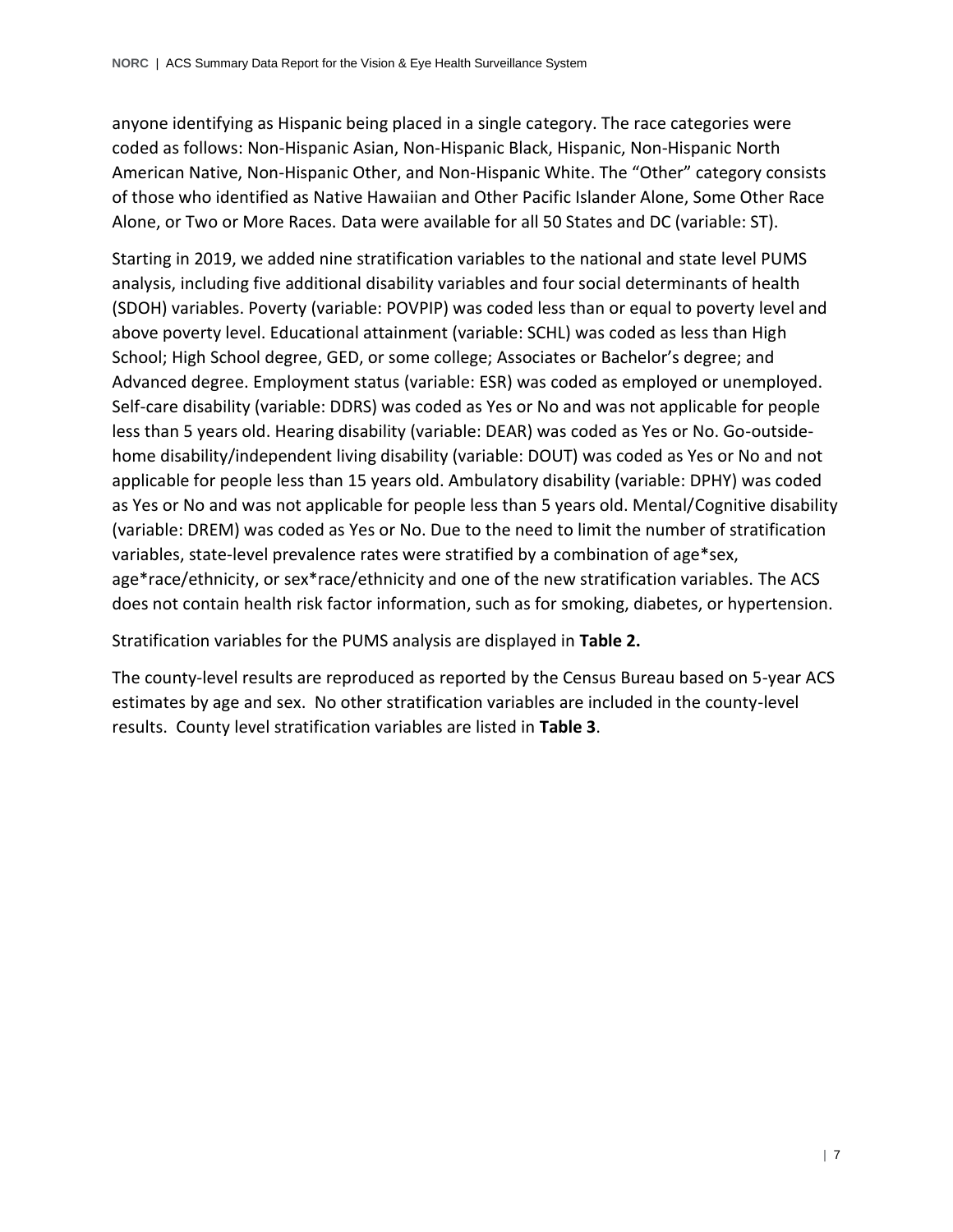| <b>Stratification factor</b>  |                                    |
|-------------------------------|------------------------------------|
| Years                         | 2014, 2015, 2016, 2017, 2018, 2019 |
| Age                           | 0-17 years                         |
|                               | 18-39 years                        |
|                               | 40-64 years                        |
|                               | 65-84 years                        |
|                               | 85 years and older                 |
| Race/Ethnicity                | Non-Hispanic Asian                 |
|                               | Non-Hispanic Black                 |
|                               | Hispanic                           |
|                               | Non-Hispanic North American Native |
|                               | Non-Hispanic Other                 |
|                               | Non-Hispanic White                 |
| Gender                        | Male                               |
|                               | Female                             |
| Poverty                       | Yes                                |
|                               | <b>No</b>                          |
| Education                     | Less than high school              |
|                               | HS degree, GED, some college       |
|                               | Associates/bachelors degree        |
|                               | Advanced degree                    |
| <i>Insurance</i>              | Medicare                           |
|                               | Medicaid                           |
|                               | Other government                   |
|                               | Private insurance                  |
|                               | Uninsured                          |
| Unemployed                    | Yes                                |
|                               | No                                 |
| Self-care difficulty          | Yes                                |
|                               | No                                 |
| Hearing difficulty            | Yes                                |
|                               | No                                 |
| Independent living difficulty | Yes                                |
|                               | No                                 |
| Ambulatory difficulty         | Yes                                |
|                               | No                                 |
| Cognitive difficulty          | Yes                                |
|                               | No                                 |
| Geographies                   | National                           |
|                               | State, DC                          |

Table 2. Stratification Variables for National and State Estimates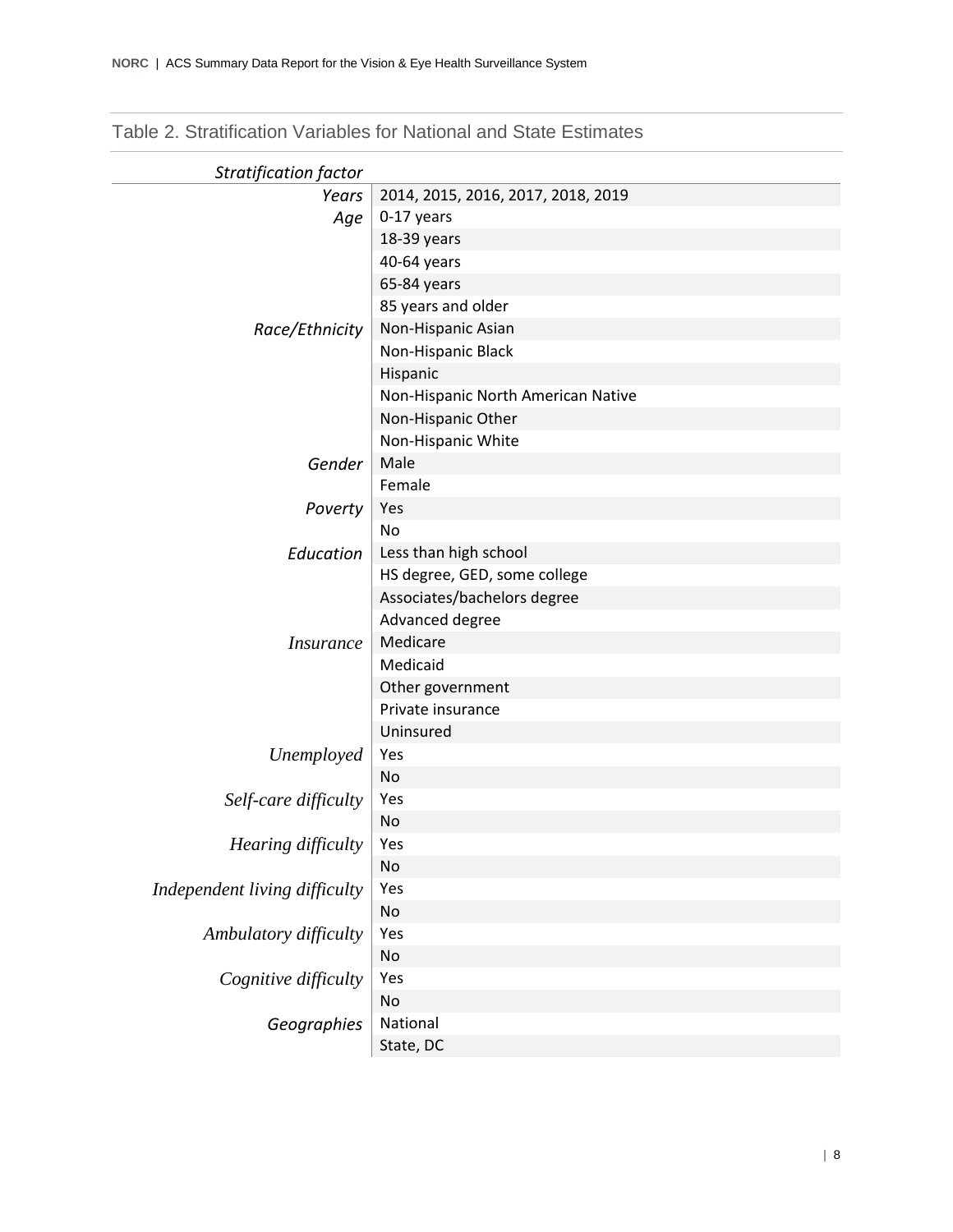Table 3. Stratification Variables for County Estimates

| <b>Stratification factor</b> |                                               |
|------------------------------|-----------------------------------------------|
| Years                        | 2011-15, 2012-16, 2013-17, 2014-18, 2015-2019 |
| Age                          | 0-4 years                                     |
|                              | 18-34 years                                   |
|                              | 35-64 years                                   |
|                              | 65-74 years                                   |
|                              | 75 years and older                            |
| Gender                       | Male                                          |
|                              | Female                                        |
| Geographies                  | Counties                                      |

### **Stratification Combinations**

All stratification combinations for the PUMS analysis are displayed in **Table 4**. We stratified data using all possible combinations of age, race/ethnicity, and sex at both the national and state levels. For the county-level results, estimates are stratified by age group for 2015-2018 estimates, and sex\*age group for 2019 estimates.

### Table 4. Stratification Factor Combinations Included in PUMS Analysis

|         | <b>National</b>         | <b>State</b>            |
|---------|-------------------------|-------------------------|
| 0-level | All participants        | All participants        |
|         |                         |                         |
| 1-level | Age                     | Age                     |
|         | Race/ethnicity          | Race/ethnicity          |
|         | Sex                     | Sex                     |
|         |                         |                         |
| 2-level | Age*Race/ethnicity      | Age*Race/ethnicity      |
|         | Age*Sex                 | Age*Sex                 |
|         | Race/ethnicity *Sex     | Race/ethnicity *Sex     |
|         |                         |                         |
| 3-level | Age*Race/ethnicity *Sex | Age*Race/ethnicity *Sex |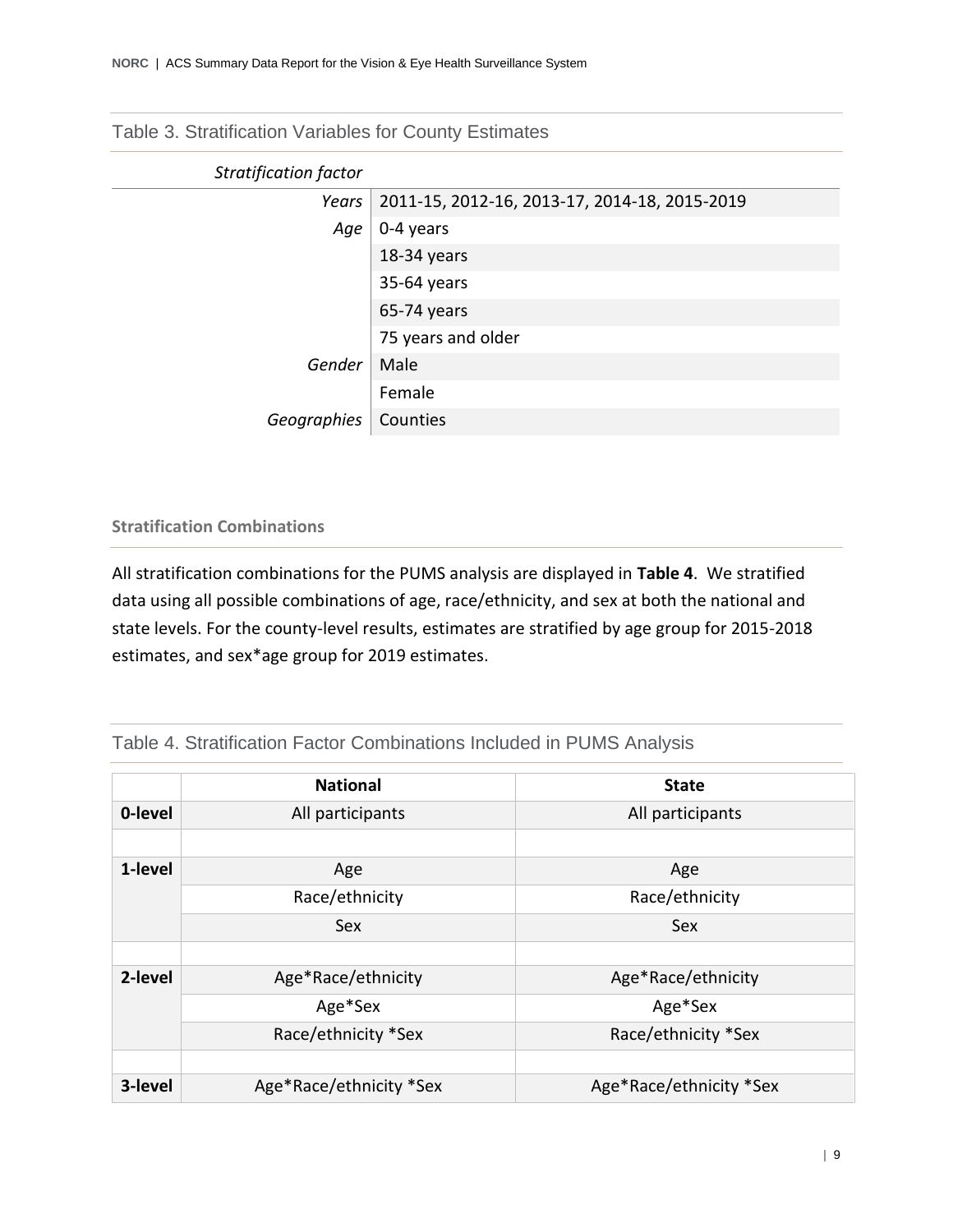| Age*Race/ethnicity*poverty                | Age*Race/ethnicity*poverty                |
|-------------------------------------------|-------------------------------------------|
| Race/ethnicity*Sex*poverty                | Race/ethnicity*Sex*poverty                |
| Age*Sex*poverty                           | Age*Sex*poverty                           |
| Age*Race/ethnicity*employment             | Age*Race/ethnicity*employment             |
| Race/ethnicity*Sex*employment             | Race/ethnicity*Sex*employment             |
| Age*Sex*employment                        | Age*Sex*employment                        |
| Age*Race/ethnicity*self-care              | Age*Race/ethnicity*self-care              |
| Race/ethnicity*Sex*self-care              | Race/ethnicity*Sex*self-care              |
| Age*Sex*self-care                         | Age*Sex*self-care                         |
| Age*Race/ethnicity*hearing difficulty     | Age*Race/ethnicity*hearing difficulty     |
| Race/ethnicity*Sex*hearing difficulty     | Race/ethnicity*Sex*hearing difficulty     |
| Age*Sex*hearing difficulty                | Age*Sex*hearing difficulty                |
| Age*Race/ethnicity*independent living     | Age*Race/ethnicity*independent living     |
| Race/ethnicity*Sex*independent living     | Race/ethnicity*Sex*independent living     |
| Age*Sex*independent living                | Age*Sex*independent living                |
| Age*Race/ethnicity*ambulatory difficulty  | Age*Race/ethnicity*ambulatory difficulty  |
| Race/ethnicity*Sex* ambulatory difficulty | Race/ethnicity*Sex* ambulatory difficulty |
| Age*Sex*ambulatory difficulty             | Age*Sex*ambulatory difficulty             |
| Age*Race/ethnicity*cognitive difficulty   | Age*Race/ethnicity*cognitive difficulty   |
| Race/ethnicity*Sex*cognitive difficulty   | Race/ethnicity*Sex*cognitive difficulty   |
| Age*Sex*cognitive difficulty              | Age*Sex*cognitive difficulty              |
| Age*Race/ethnicity*insurance type         | Age*Race/ethnicity*insurance type         |
| Race/ethnicity*Sex*insurance type         | Race/ethnicity*Sex*insurance type         |
| Age*Sex*insurance type                    | Age*Sex*insurance type                    |
| Age*Race/ethnicity*education              | Age*Race/ethnicity*education              |
| Race/ethnicity*Sex*education              | Race/ethnicity*Sex*education              |
| Age*Sex*education                         | Age*Sex*education                         |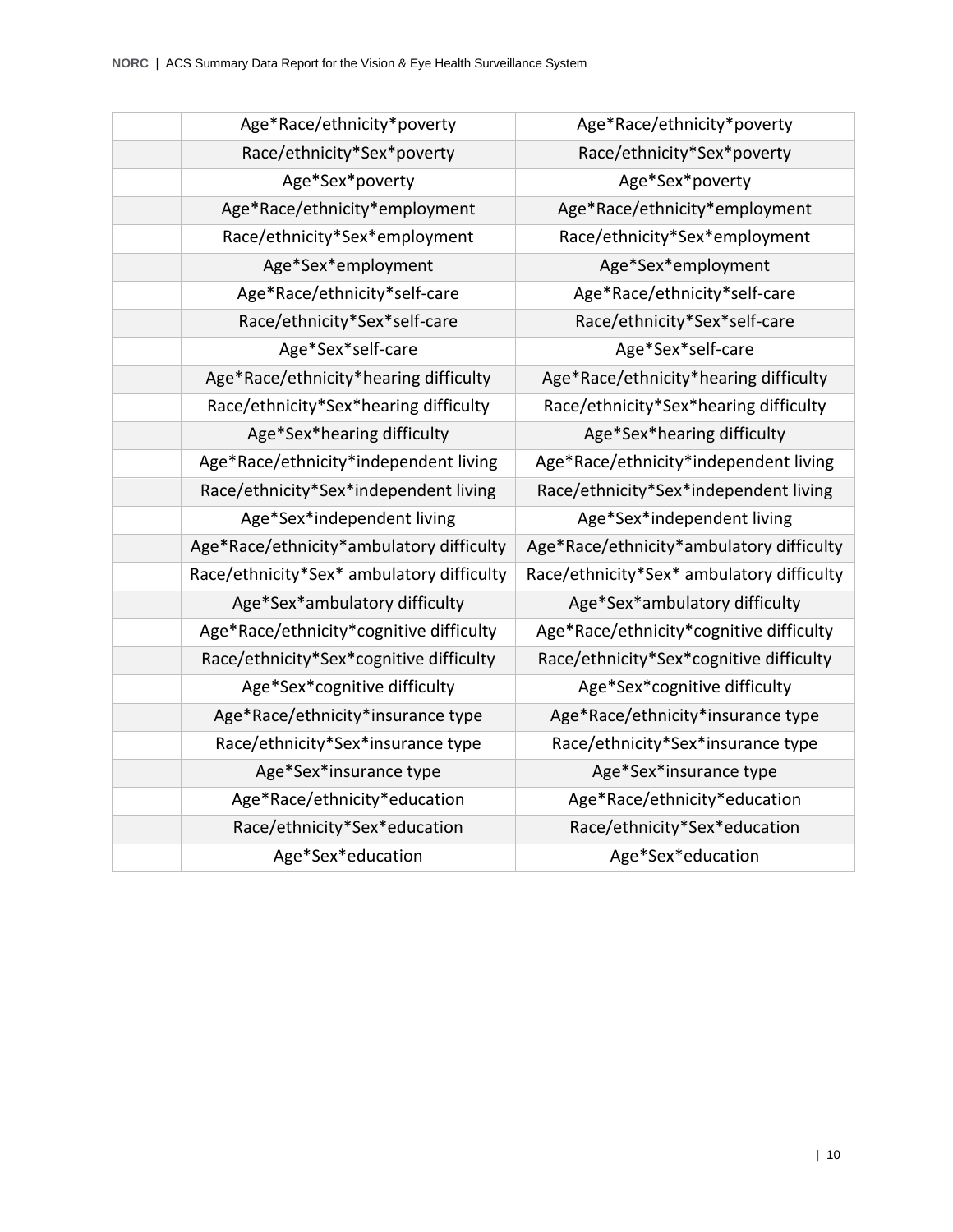### **County-level Estimates**

ACS PUMS does not include county-level geographies. We therefore include county-level estimates of vision difficulty from 5-year ACS samples as reported directly by the Census Bureau in subject table "B18103 - SEX BY AGE BY VISION DIFFICULTY", available at data.census.gov. This table uses merged samples of 5 years of the full ACS sample to report person count, denominators and margin of error estimates of vision difficulty by age group and sex for all US counties. Because these data are from 5-year samples they are not subject to any suppression.

### **Validation**

#### **Internal Validation**

Sample Size

ACS is the largest survey included in the VEHSS system. The ACS PUMS for 2014 - 2019 provide a sample size totaling more than three million for each of the data years.

Due to its data collection design that includes sequential internet, mail, telephone, and inperson interviews, ACS achieves exceptionally high response rates (Table 5).

| Table 5. ACS Response Rates |  |  |
|-----------------------------|--|--|
|-----------------------------|--|--|

| <b>Response Rates</b> | <b>Household Units</b> | <b>Group Quarters</b> |
|-----------------------|------------------------|-----------------------|
| 2014                  | 96.7%                  | 95.9%                 |
| 2015                  | 95.8%                  | 95.3%                 |
| 2016                  | 94.7%                  | 95.7%                 |
| 2017                  | 93.7%                  | 94.7%                 |
| 2018                  | 92.0%                  | 91.4%                 |
| 2019                  | 86.0%                  | 90.9%                 |
| 2020                  | 71.2%                  | 47.2%                 |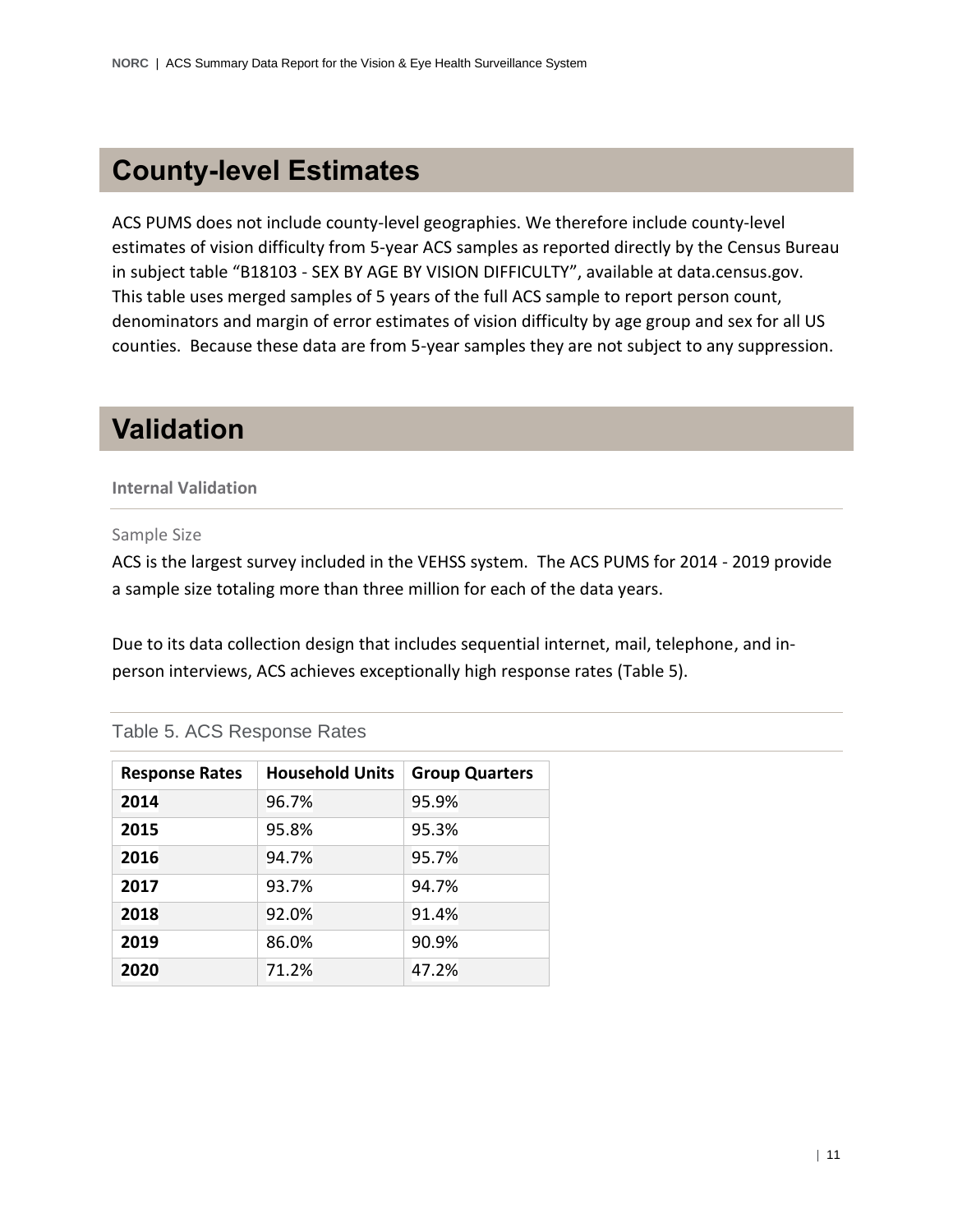#### *Validating Responses*

There were no other survey questions that could be used to check the internal consistency responses.

#### **External Validation**

We compared our findings to other analyses of the ACS vision-related question and found comparable results, as shown in **Figure 1**. For participants ages 0 to 17, American Fact Finder (AFF) data (now census.data.gov as of July 1, 2019), based on ACS 5-year estimates between 2013 and 2017, show similar results to our yearly findings. Our estimates for the 18+, 65+, and all age groups were slightly higher than AFF results, and our estimates for the <17 age group were the same or slightly lower . A Morbidity and Mortality Weekly Report (MMWR), based on ACS 5-year estimates between 2009 and 2013, presented prevalence results for participants 18 years and older that are slightly lower than our findings.<sup>4</sup> These differences across age groups may be attributable primarily to the different years of data on which the analyses are based. However, it is also important to note that estimates may differ because PUMS is comprised of a sub-sample of the full ACS sample (on which the AFF and MMWR analyses were based) and therefore is subject to additional sampling error.<sup>5,6</sup> As previously stated, we opted to base our analyses on PUMS files due to the flexibility it allows with regards to stratification (e.g., stratifying by various combinations of age, race, gender, and geography) when compared to AFF.

<sup>4</sup> Centers for Disease Control and Prevention. (2015). Geographic Disparity of Severe Vision Loss — United States, 2009–2013. MMWR; 64(19), 513-517.

<sup>5</sup> United States Census Bureau. (2017). PUMS FAQs. Retrieved from:

https://ask.census.gov/prweb/PRServletCustom/YACFBFye-

rFIz\_FoGtyvDRUGg1Uzu5Mn\*/!STANDARD?pyActivity=pyMobileSnapStart&ArticleID=KCP-2951

<sup>6</sup> US Census Bureau. (2017). PUMS Accuracy of the Data (2015). Retrieved from: https://www2.census.gov/programssurveys/acs/tech\_docs/pums/accuracy/2015AccuracyPUMS.pdf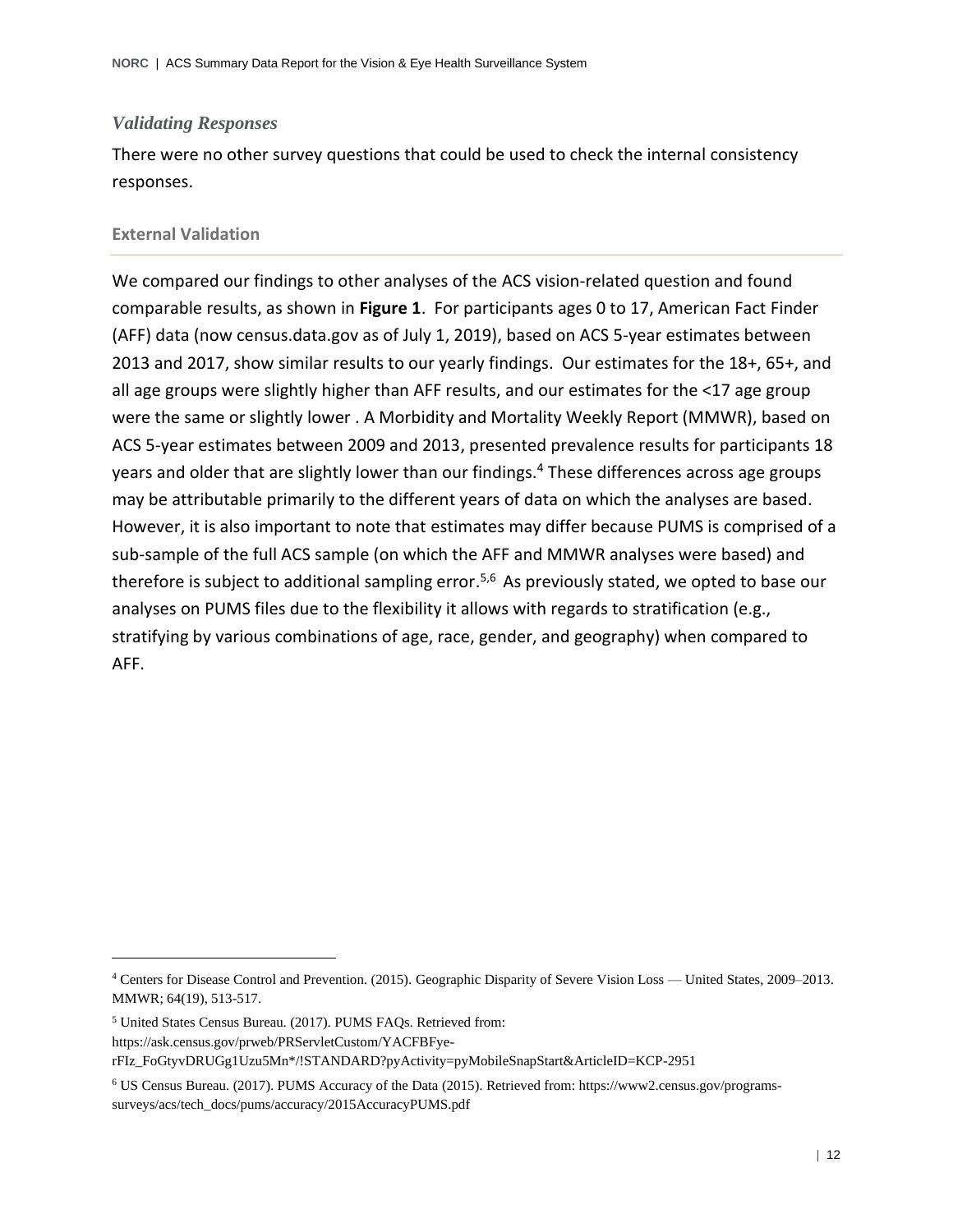



Additionally, we compared our findings to results from other surveys. Both the Behavioral Risk Factor Surveillance System (BRFSS) survey and the National Health Interview Survey (NHIS) include questions that are worded similarly to the vision question in ACS:

**ACS:** "Is this person blind or does he/she have serious difficulty seeing even when wearing glasses?"

**BRFSS:** "Are you blind or do you have serious difficulty seeing, even when wearing glasses?"

**NHIS Adults:** "Do you have any trouble seeing, even when wearing glasses or contact lenses?" **NHIS Children:** "Does [name] have any trouble seeing, even when wearing glasses or contact lenses?"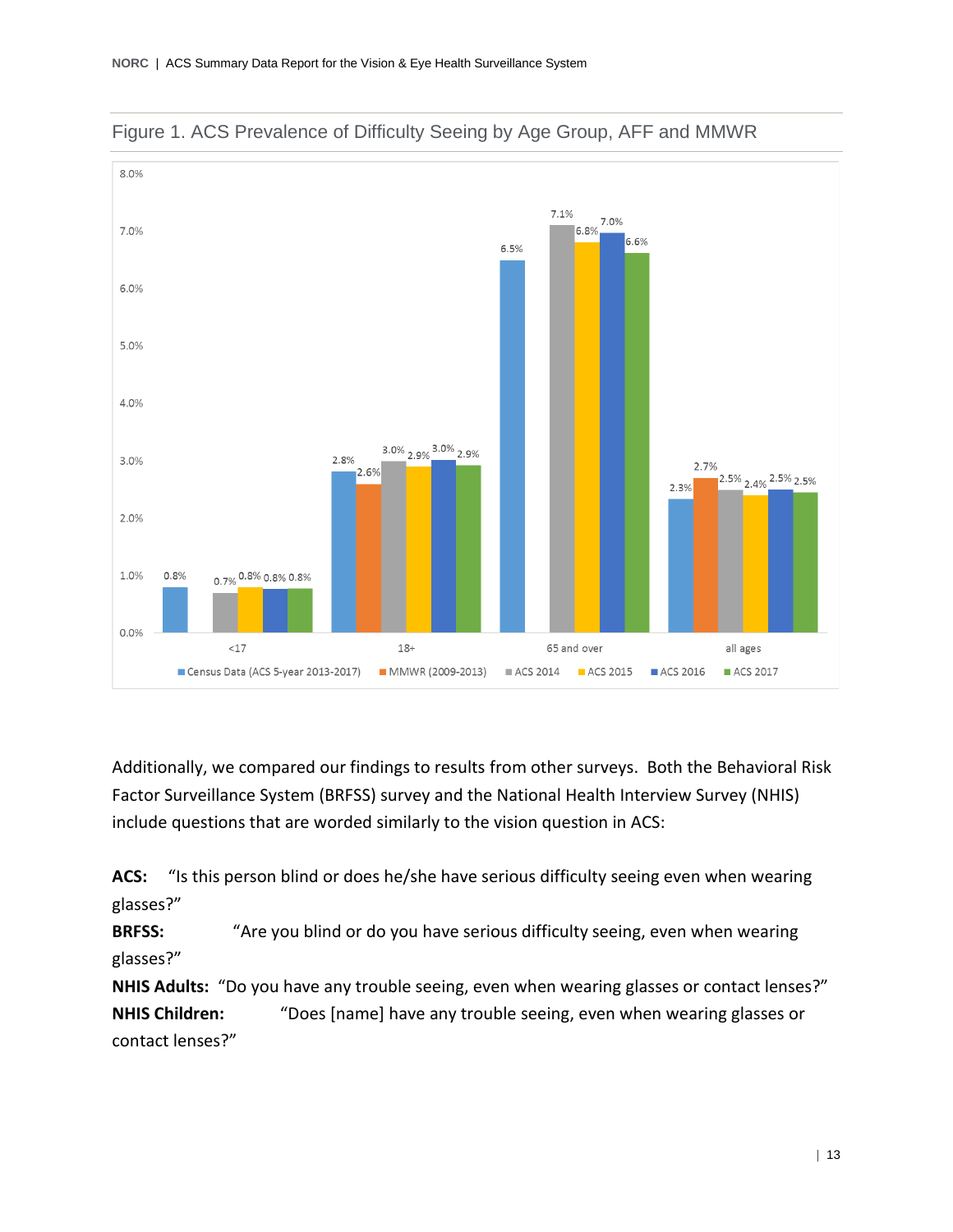CDC VHI analysis of 2014, 2015, 2016, and 2017<sup>7</sup> BRFSS data, shows prevalence rates of 'difficulty seeing' that were notably higher than that observed in the same years of ACS. Of note, BRFSS only fields the 'difficulty seeing' for adults ages 18 and older. **Figure 2** compares the prevalence estimates for this question in BRFSS and ACS, restricted to respondents ages 18 and older.



Figure 2: Prevalence of Difficulty Seeing, Ages 18 Years and Older, BRFSS vs. ACS

BRFSS data analyzed by CDC VHI found that prevalence rates in BRFSS continue to be higher than were observed in ACS for every age group except for the 65 and older age group where ACS is higher in 2014, 2015, and 2016 but BRFSS reports higher prevalence rates in 2017. (**Figure 3**). <sup>8</sup>

<sup>7</sup> 2014 and 2015 were analyzed for the CDC VHI data portal and 2016 and 2017 were analyzed for VEHSS

<sup>8</sup> Centers for Disease Control and Prevention. BRFSS Prevalence & Trends Data. Retrieved from: https://www.cdc.gov/brfss/brfssprevalence/index.html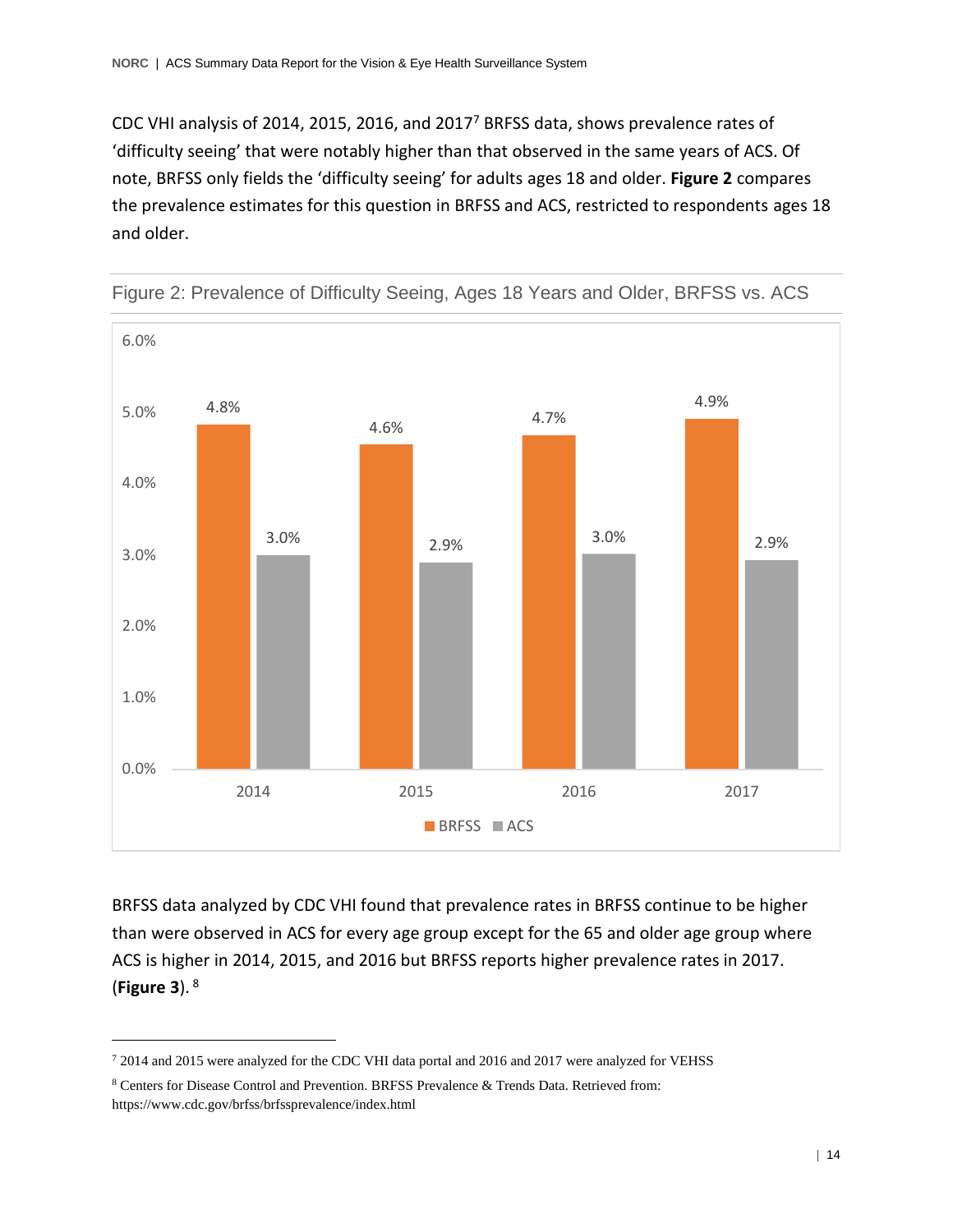



NORC also analyzed the prevalence rate for the 'difficulty seeing' question in merged 2014- 2015 and 2016-2017 NHIS data. Like BRFSS, the NHIS estimates are much higher than observed in ACS for all age groups (**Figure 4**).<sup>9</sup> The NHIS question, however, differs from the ACS question, which may explain the notable discrepancy.

<sup>&</sup>lt;sup>9</sup> These analyses were conducted by NORC and have not been published.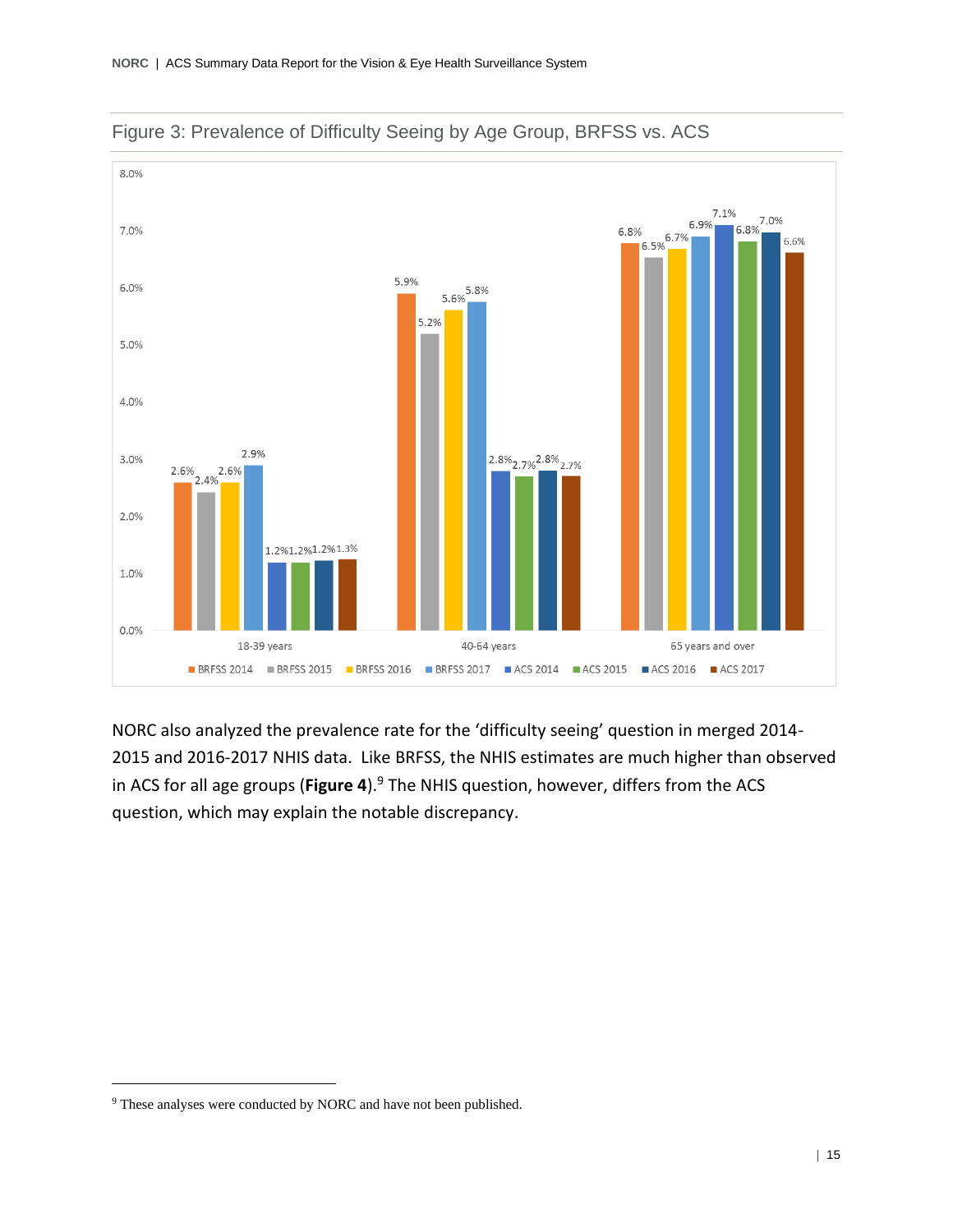

Figure 4: Prevalence of Difficulty Seeing by Age Group, NHIS vs. ACS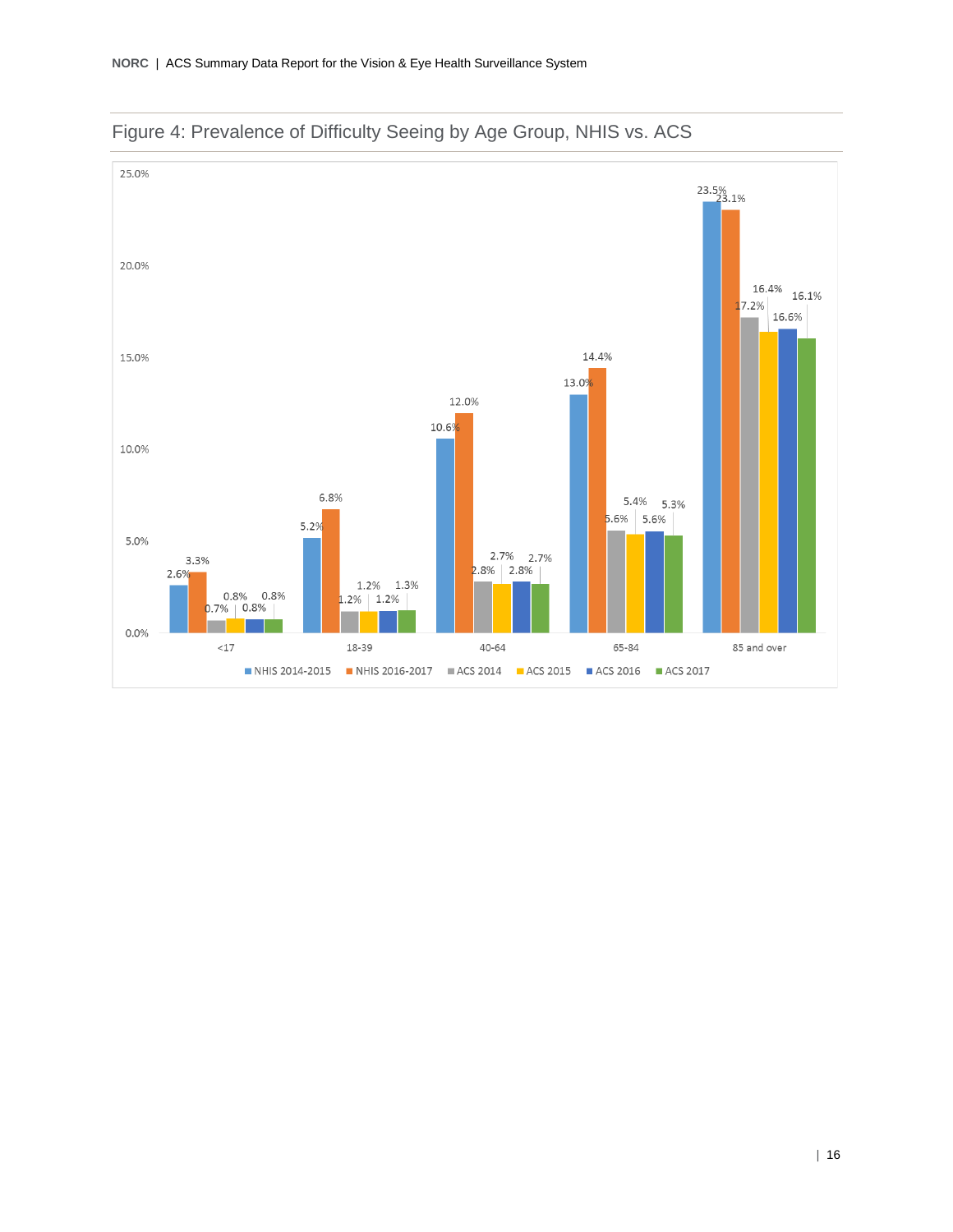### **Limitations**

This analysis is limited in a number of ways. ACS is a household response survey that contains only one self-reported measure of visual function. The prevalence of this measure cannot be directly translated into the prevalence of defined visual impairment or blindness. ACS also does not include health risk factors such as smoking, hypertension, or diabetes. In addition, external validation shows that ACS yields much lower estimates than BRFSS or NHIS, even while using the same or similarly worded questions. The NHIS question does not include the word "blind", which could potentially contribute to the differences in the response values. Additionally, ACS is not intended to be a health survey. It is possible that persons responding to a health survey may be somehow primed to be more likely to answer in the affirmative to health questions. Finally, ACS has a unique sampling frame; it is a household response survey with multiple modes of deployment. Any of these differences may have affected the difference in outcomes between the surveys.

In addition, the accuracy and validity of self-reported difficulty seeing is unknown and is not directly analogous with objectively measured visual function, such as best corrected visual acuity. However, surveys do provide important information on variation and drivers of disparities in health outcomes that are not available in other data sources.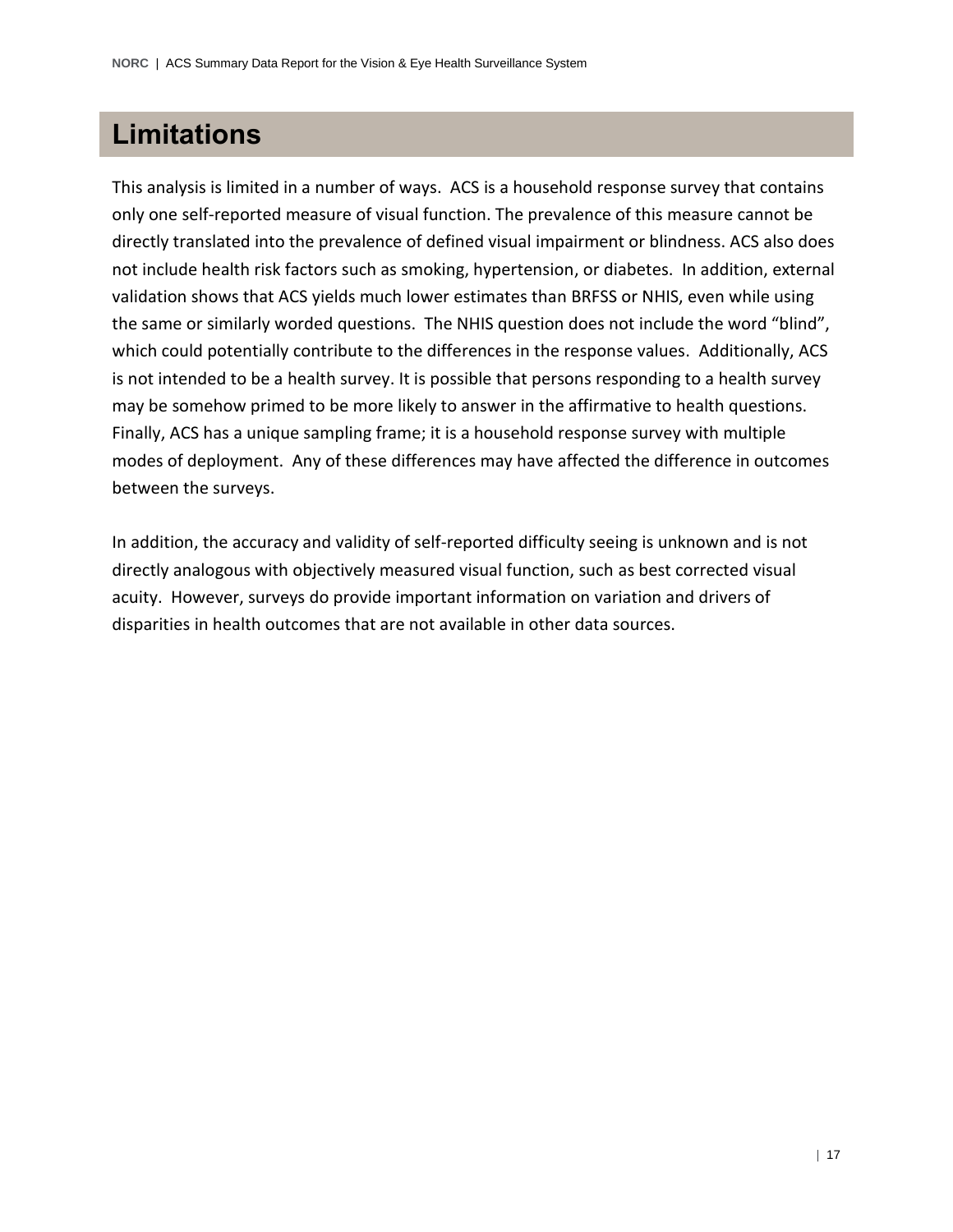### **Summary Outcome measures**

| <b>Stratification factor</b> | <b>Prevalence Rate</b> | <b>Sample Size</b> |
|------------------------------|------------------------|--------------------|
| All respondents              | $2.5(2.4-2.5)$         | 3,132,610          |
|                              |                        |                    |
| Age                          |                        |                    |
| 0-17 years                   | $0.7(0.7-0.8)$         | 662,930            |
| 18-39 years                  | $1.2(1.1-1.2)$         | 825,726            |
| 40-64 years                  | $2.8(2.7-2.8)$         | 1,077,951          |
| 65-84 years                  | $5.6(5.5-5.7)$         | 491,432            |
| 85 years and older           | 17.2 (16.8-17.6)       | 74,571             |
|                              |                        |                    |
| Race/Ethnicity               |                        |                    |
| Asian                        | $1.4(1.3-1.5)$         | 153,967            |
| <b>Non-Hispanic Black</b>    | $3.1(3.0-3.2)$         | 323,722            |
| <b>Hispanic</b>              | $2.2 (2.2 - 2.3)$      | 441,267            |
| <b>North American Native</b> | $4.2$ (3.9-4.5)        | 30,569             |
| <b>Other</b>                 | $2.2$ (2.0-2.3)        | 76,519             |
| <b>Non-Hispanic White</b>    | $2.5(2.4-2.5)$         | 2,106,566          |
|                              |                        |                    |
| Gender                       |                        |                    |
| <b>Male</b>                  | $2.3(2.2-2.3)$         | 1,529,229          |
| <b>Female</b>                | $2.6(2.6-2.7)$         | 1,603,381          |

Table 6. National Estimates of Prevalence of Difficulty Seeing (2014)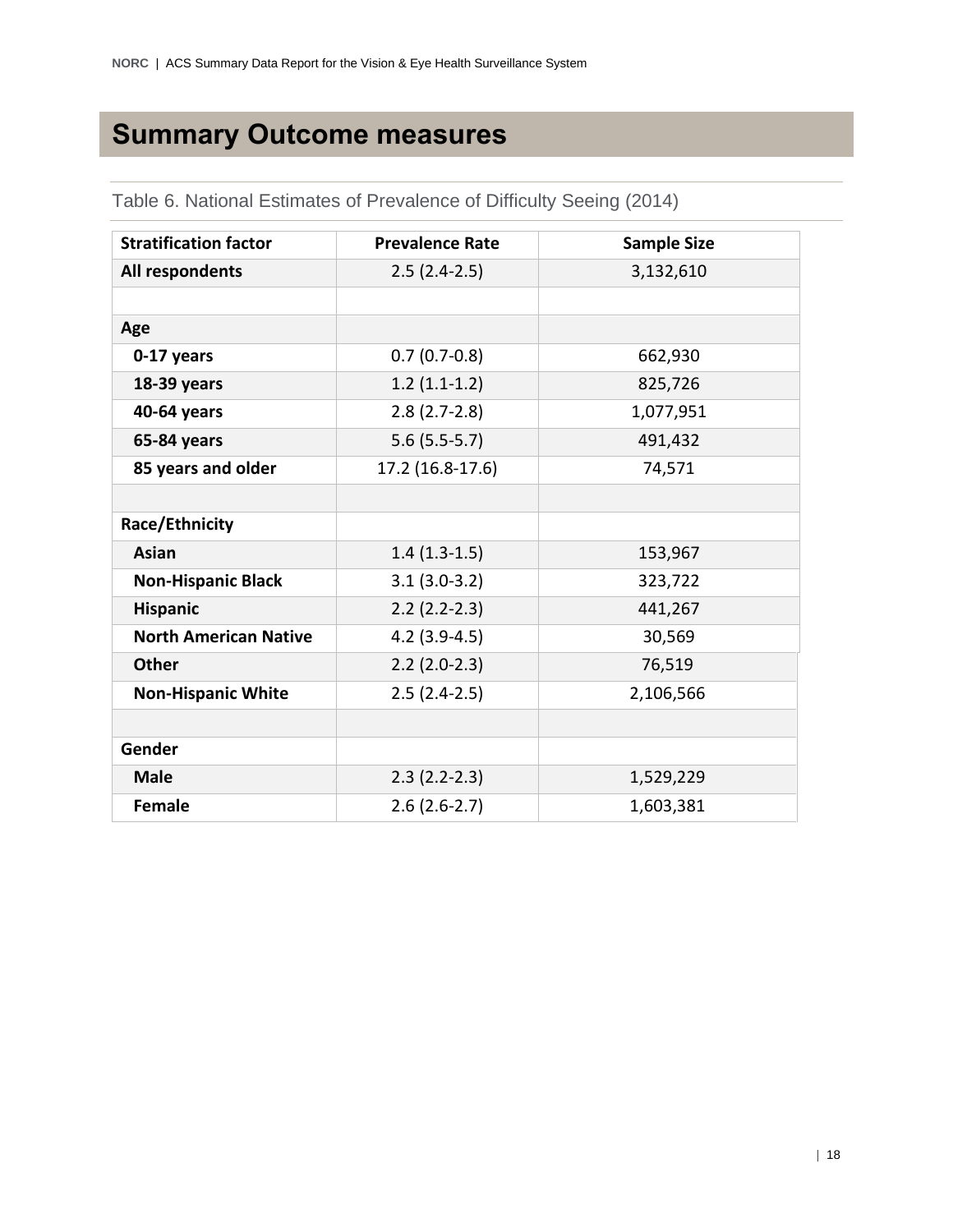| <b>State</b>         | <b>Prevalence</b> | Sample      | <b>State</b>          | <b>Prevalence</b> | <b>Sample</b> |
|----------------------|-------------------|-------------|-----------------------|-------------------|---------------|
|                      | Rate              | <b>Size</b> |                       | Rate              | <b>Size</b>   |
| <b>United States</b> | $2.5(2.4-2.5)$    | 3,132,610   | Montana               | $2.2(1.8-2.6)$    | 9,878         |
| Alabama              | $3.0(2.8-3.2)$    | 47,793      | <b>Nebraska</b>       | $1.9(1.7-2.2)$    | 19,181        |
| <b>Alaska</b>        | $1.9(1.5-2.5)$    | 6,787       | <b>Nevada</b>         | $3.3(3.0-3.5)$    | 26,812        |
| Arizona              | $2.6(2.4-2.7)$    | 66,177      | <b>New</b>            | $1.7(1.4-2.0)$    | 13,426        |
|                      |                   |             | Hampshire             |                   |               |
| <b>Arkansas</b>      | $3.4(3.1-3.6)$    | 29,369      | <b>New Jersey</b>     | $2.1(2.0-2.2)$    | 88,152        |
| California           | $2.1(2.0-2.1)$    | 372,553     | <b>New Mexico</b>     | $3.6(3.2-3.9)$    | 19,283        |
| Colorado             | $2.0(1.9-2.2)$    | 52,929      | <b>New York</b>       | $2.3(2.2-2.3)$    | 196,276       |
| <b>Connecticut</b>   | $1.8(1.6-2.0)$    | 35,985      | <b>North Carolina</b> | $2.7(2.6-2.9)$    | 97,830        |
| <b>Delaware</b>      | $2.1(1.7-2.6)$    | 9,014       | <b>North Dakota</b>   | $2.2(1.7-2.7)$    | 7,625         |
| <b>Florida</b>       | $2.5(2.4-2.6)$    | 192,673     | Ohio                  | $2.5(2.3-2.6)$    | 117,468       |
| Georgia              | $2.7(2.6-2.9)$    | 97,519      | <b>Oklahoma</b>       | $3.7(3.4-3.9)$    | 37,293        |
| Hawaii               | $1.8(1.5-2.2)$    | 14,322      | Oregon                | $2.7(2.5-3.0)$    | 39,336        |
| Idaho                | $2.3(2.0-2.6)$    | 15,602      | Pennsylvania          | $2.4(2.3-2.5)$    | 127,859       |
| <b>Illinois</b>      | $2.2$ (2.0-2.3)   | 126,650     | <b>Rhode Island</b>   | $2.5(2.1-3.0)$    | 10,803        |
| Indiana              | $2.7(2.6-2.9)$    | 66,555      | <b>South Carolina</b> | $3.1(2.9-3.3)$    | 47,361        |
| lowa                 | $1.8(1.6-1.9)$    | 31,819      | <b>South Dakota</b>   | $2.7(2.2-3.2)$    | 8,626         |
| <b>Kansas</b>        | $2.3(2.1-2.6)$    | 28,802      | <b>Tennessee</b>      | $3.3(3.1-3.4)$    | 65,554        |
| Kentucky             | $3.5(3.2-3.7)$    | 44,868      | <b>Texas</b>          | $2.6(2.5-2.7)$    | 254,883       |
| Louisiana            | $3.1(2.9-3.3)$    | 43,908      | Utah                  | $1.8(1.6-1.9)$    | 28,666        |
| <b>Maine</b>         | $2.7(2.3-3.2)$    | 12,962      | Vermont               | $2.6(2.1-3.3)$    | 6,370         |
| <b>Maryland</b>      | $2.1(1.9-2.2)$    | 58,876      | <b>Virginia</b>       | $2.1(1.9-2.2)$    | 83,393        |
| <b>Massachusetts</b> | $2.1(2.0-2.2)$    | 68,544      | Washington            | $2.3(2.2-2.5)$    | 70,600        |
| <b>Michigan</b>      | $2.4(2.3-2.6)$    | 98,180      | <b>West Virginia</b>  | $4.6(4.2 - 4.9)$  | 18,216        |
| Minnesota            | $1.7(1.5-1.9)$    | 54,297      | Wisconsin             | $1.9(1.8-2.1)$    | 58,549        |
| <b>Mississippi</b>   | $3.6(3.3-3.8)$    | 29,255      | Wyoming               | $2.9(2.4-3.4)$    | 5,820         |
| <b>Missouri</b>      | $2.8(2.7-3.0)$    | 61,394      | <b>District of</b>    | $2.9(2.5-3.3)$    | 6,517         |
|                      |                   |             | Columbia              |                   |               |

### Table 7. State Estimates of Difficulty Seeing (2014)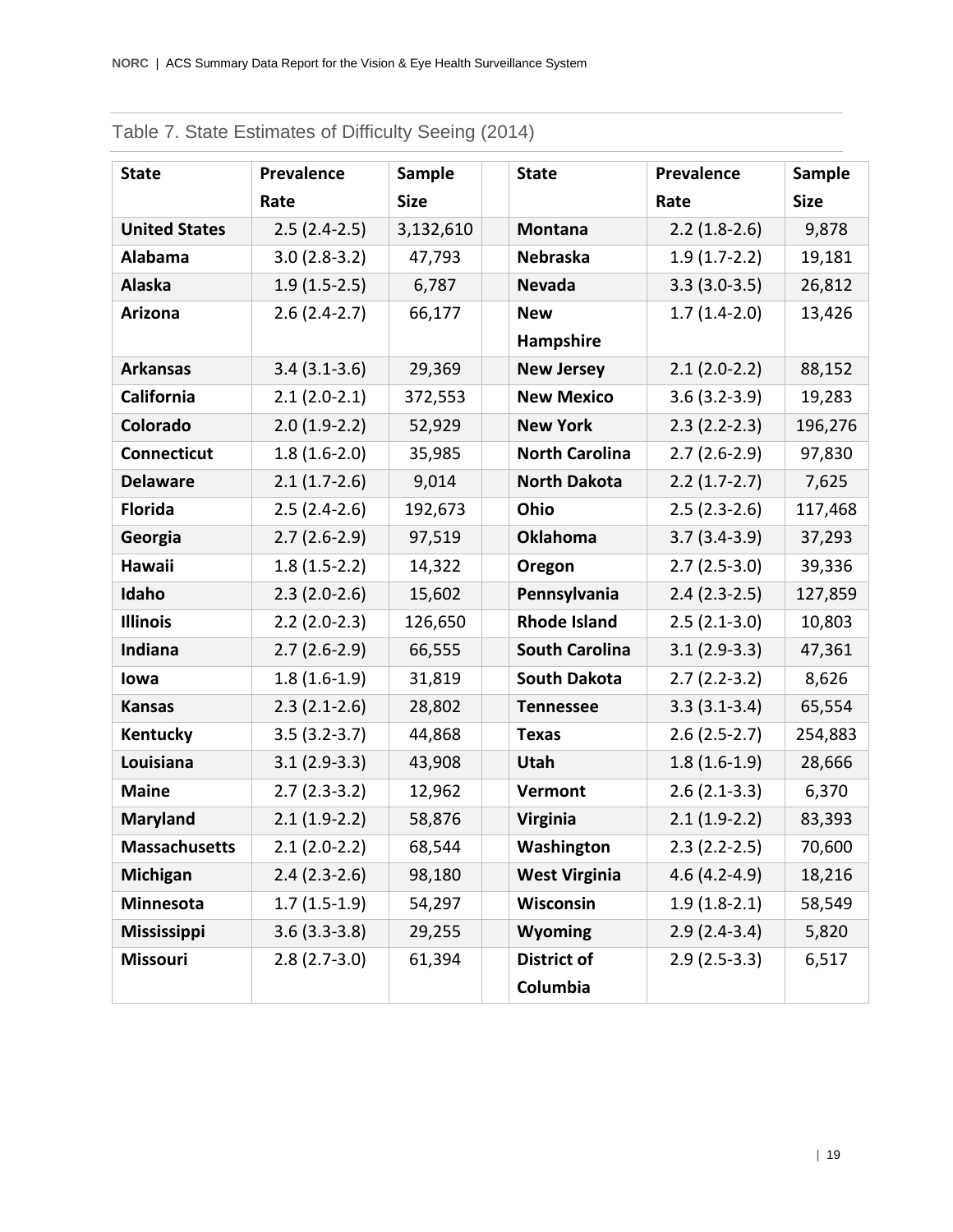| <b>Stratification factor</b> | <b>Prevalence Rate</b> | <b>Sample Size</b> |
|------------------------------|------------------------|--------------------|
| All respondents              | $2.4(2.4-2.4)$         | 3,147,005          |
|                              |                        |                    |
| Age                          |                        |                    |
| 0-17 years                   | $0.8(0.7-0.8)$         | 656,389            |
| 18-39 years                  | $1.2(1.1-1.2)$         | 831,248            |
| 40-64 years                  | $2.7(2.7-2.7)$         | 1,075,985          |
| 65-84 years                  | $5.4(5.3-5.5)$         | 507,287            |
| 85 years and older           | $16.4(16.1 - 16.8)$    | 76,096             |
|                              |                        |                    |
| Race/Ethnicity               |                        |                    |
| <b>Asian</b>                 | $1.4(1.3-1.4)$         | 157,718            |
| <b>Non-Hispanic Black</b>    | $3.1(3.0-3.1)$         | 318,215            |
| <b>Hispanic</b>              | $2.2(2.1-2.2)$         | 449,024            |
| <b>North American Native</b> | $4.3(4.0-4.6)$         | 29,355             |
| <b>Other</b>                 | $2.1(2.0-2.2)$         | 78,534             |
| <b>Non-Hispanic White</b>    | $2.4(2.4-2.5)$         | 2,114,159          |
|                              |                        |                    |
| Gender                       |                        |                    |
| <b>Male</b>                  | $2.3(2.2-2.3)$         | 1,536,836          |
| <b>Female</b>                | $2.6(2.5-2.6)$         | 1,610,169          |

### Table 8. National Estimates of Prevalence of Difficulty Seeing (2015)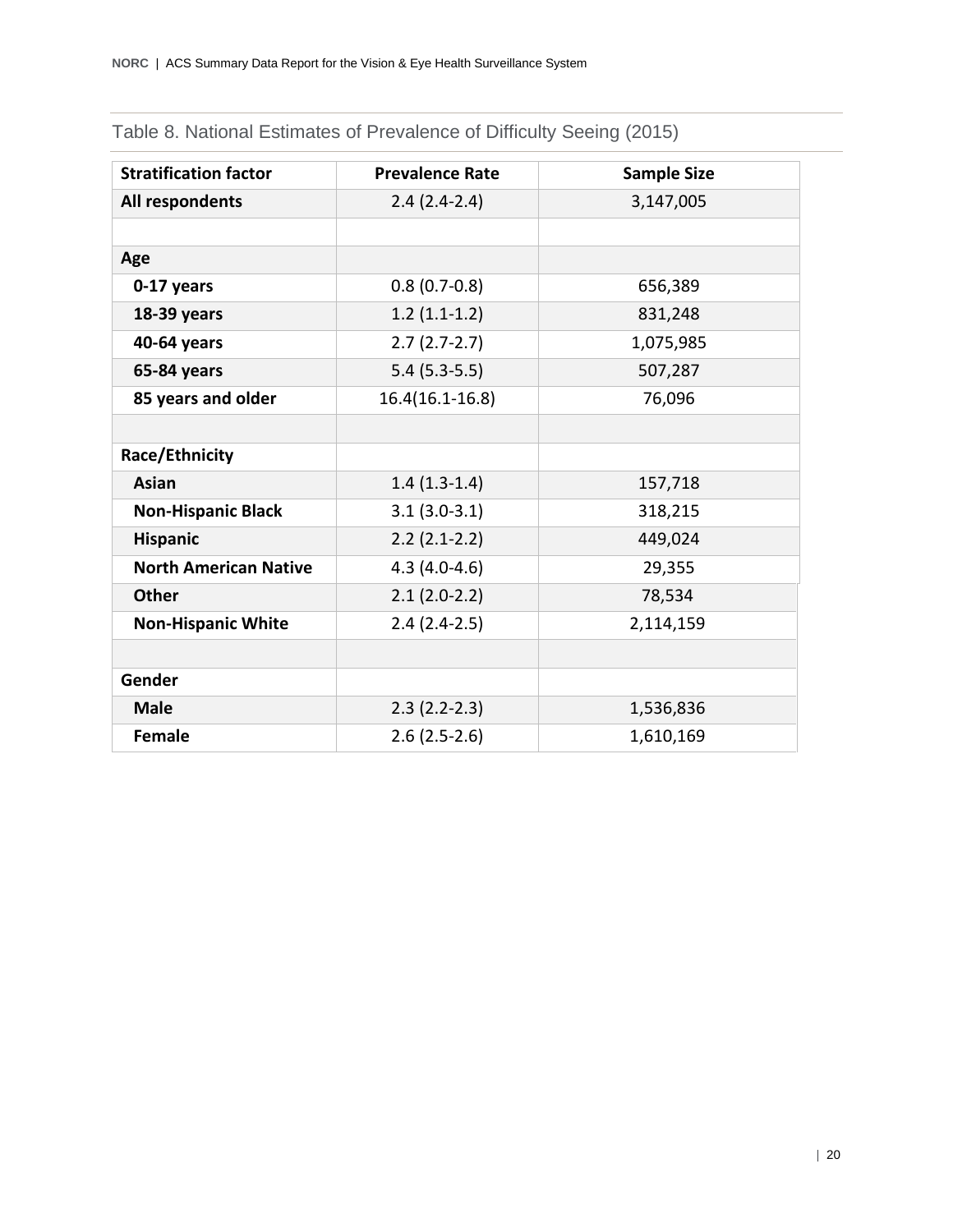| <b>State</b>         | <b>Prevalence</b> | Sample      | <b>State</b>          | <b>Prevalence</b> | Sample      |
|----------------------|-------------------|-------------|-----------------------|-------------------|-------------|
|                      | Rate              | <b>Size</b> |                       | Rate              | <b>Size</b> |
| <b>United States</b> | $2.4(2.4-2.4)$    | 3,147,005   | <b>Montana</b>        | $2.1(1.7-2.5)$    | 9,841       |
| Alabama              | $3.2(3.0-3.4)$    | 47,476      | <b>Nebraska</b>       | $2.2$ (2.0-2.5)   | 19,089      |
| <b>Alaska</b>        | $2.0(1.6-2.4)$    | 6,619       | <b>Nevada</b>         | $3.9(3.5-4.2)$    | 26,988      |
| <b>Arizona</b>       |                   | 67,014      | <b>New</b>            | $2.1(1.7-2.5)$    | 13,378      |
|                      | $2.5(2.3-2.6)$    |             | Hampshire             |                   |             |
| <b>Arkansas</b>      | $3.7(3.4-4.0)$    | 29,605      | <b>New Jersey</b>     | $1.9(1.8-2.1)$    | 87,815      |
| California           | $2.0(2.0-2.1)$    | 374,943     | <b>New Mexico</b>     | $3.2(2.9-3.5)$    | 19,072      |
| Colorado             | $2.0(1.8-2.1)$    | 53,570      | <b>New York</b>       | $2.1(2.0-2.2)$    | 195,742     |
| <b>Connecticut</b>   | $1.8(1.7-2.0)$    | 35,787      | <b>North Carolina</b> | $2.8(2.7-2.9)$    | 98,184      |
| <b>Delaware</b>      | $2.0(1.7-2.4)$    | 9,017       | <b>North Dakota</b>   | $1.9(1.5-2.3)$    | 7,869       |
| <b>Florida</b>       | $2.6(2.5-2.7)$    | 194,548     | Ohio                  | $2.5(2.4-2.6)$    | 118,123     |
| Georgia              | $2.7(2.6-2.9)$    | 97,854      | <b>Oklahoma</b>       | $3.3(3.1-3.6)$    | 37,251      |
| Hawaii               | $1.6(1.4-1.9)$    | 14,124      | Oregon                | $2.5(2.3-2.7)$    | 39,992      |
| Idaho                | $2.4(2.1-2.7)$    | 15,725      | Pennsylvania          | $2.5(2.4-2.6)$    | 128,145     |
| <b>Illinois</b>      | $2.0(1.9-2.1)$    | 126,642     | <b>Rhode Island</b>   | $2.0(1.7-2.4)$    | 10,563      |
| Indiana              | $2.6(2.5-2.7)$    | 66,045      | <b>South Carolina</b> | $3.1(2.9-3.4)$    | 48,023      |
| lowa                 | $2.0(1.8-2.3)$    | 31,900      | <b>South Dakota</b>   | $2.1(1.7-2.5)$    | 8,742       |
| <b>Kansas</b>        | $2.2(2.0-2.4)$    | 28,774      | <b>Tennessee</b>      | $3.2(3.1-3.4)$    | 65,549      |
| Kentucky             | $3.3(3.1-3.6)$    | 44,749      | <b>Texas</b>          | $2.6(2.5-2.6)$    | 259,224     |
| Louisiana            | $3.0(2.8-3.2)$    | 43,892      | <b>Utah</b>           | $1.8(1.6-2.0)$    | 29,290      |
| <b>Maine</b>         | $2.2(1.8-2.7)$    | 13,059      | Vermont               | $2.5(2.1-3.1)$    | 6,326       |
| <b>Maryland</b>      | $1.9(1.8-2.0)$    | 59,332      | <b>Virginia</b>       | $2.1(2.0-2.2)$    | 83,472      |
| <b>Massachusetts</b> | $2.0(1.9-2.1)$    | 68,785      | Washington            | $2.3(2.2-2.5)$    | 71,804      |
| <b>Michigan</b>      | $2.3(2.2-2.5)$    | 98,008      | <b>West Virginia</b>  | $4.1(3.7-4.4)$    | 18,051      |
| Minnesota            | $1.7(1.5-1.9)$    | 54,811      | Wisconsin             | $1.8(1.6-1.9)$    | 58,578      |
| <b>Mississippi</b>   | $3.3(3.0-3.5)$    | 29,600      | <b>Wyoming</b>        | $2.5(2.0-3.1)$    | 5,819       |
| Missouri             | $2.6(2.4-2.8)$    | 61,586      | <b>District of</b>    | $2.6(2.2-3.1)$    | 6,610       |
|                      |                   |             | Columbia              |                   |             |

### Table 9. State Estimates of Difficulty Seeing (2015)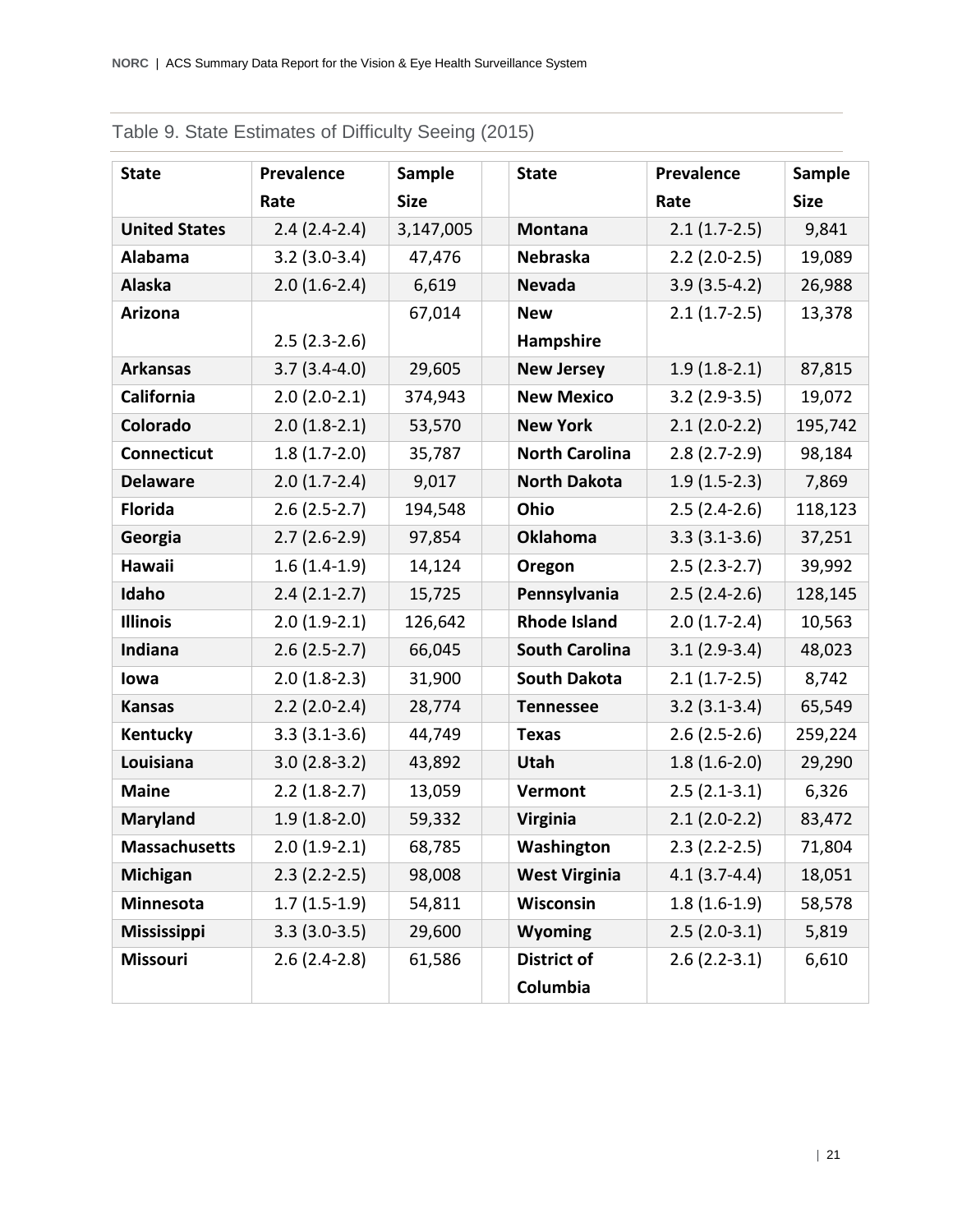| <b>Stratification factor</b> | <b>Prevalence Rate</b> | <b>Sample Size</b> |
|------------------------------|------------------------|--------------------|
| All respondents              | $2.5(2.5-2.5)$         | 3,156,487          |
|                              |                        |                    |
| Age                          |                        |                    |
| 0-17 years                   | $0.8$ (0.7- $0.8$ )    | 652,737            |
| 18-39 years                  | $1.2(1.2-1.3)$         | 834,190            |
| 40-64 years                  | $2.8$ (2.2-2.9)        | 1,068,742          |
| 65-84 years                  | $5.6$ (5.5 - 5.7)      | 523,357            |
| 85 years and older           | 16.6 (16.2-17.0)       | 77,461             |
|                              |                        |                    |
| Race/Ethnicity               |                        |                    |
| <b>Asian</b>                 | $1.4(1.4-1.5)$         | 162,057            |
| <b>Non-Hispanic Black</b>    | $3.2$ (3.1-3.3)        | 313,748            |
| <b>Hispanic</b>              | $2.3$ (2.2-2.3)        | 455,012            |
| <b>North American Native</b> | $4.1(3.8 - 4.4)$       | 30,300             |
| <b>Other</b>                 | $2.2$ (2.0-2.3)        | 81,691             |
| <b>Non-Hispanic White</b>    | $2.5(2.5-2.6)$         | 2,113,679          |
|                              |                        |                    |
| Gender                       |                        |                    |
| <b>Male</b>                  | $2.4$ (2.3-2.4)        | 1,544,141          |
| <b>Female</b>                | $2.7(2.6-2.7)$         | 1,612,346          |

### Table 10. National Estimates of Prevalence of Difficulty Seeing (2016)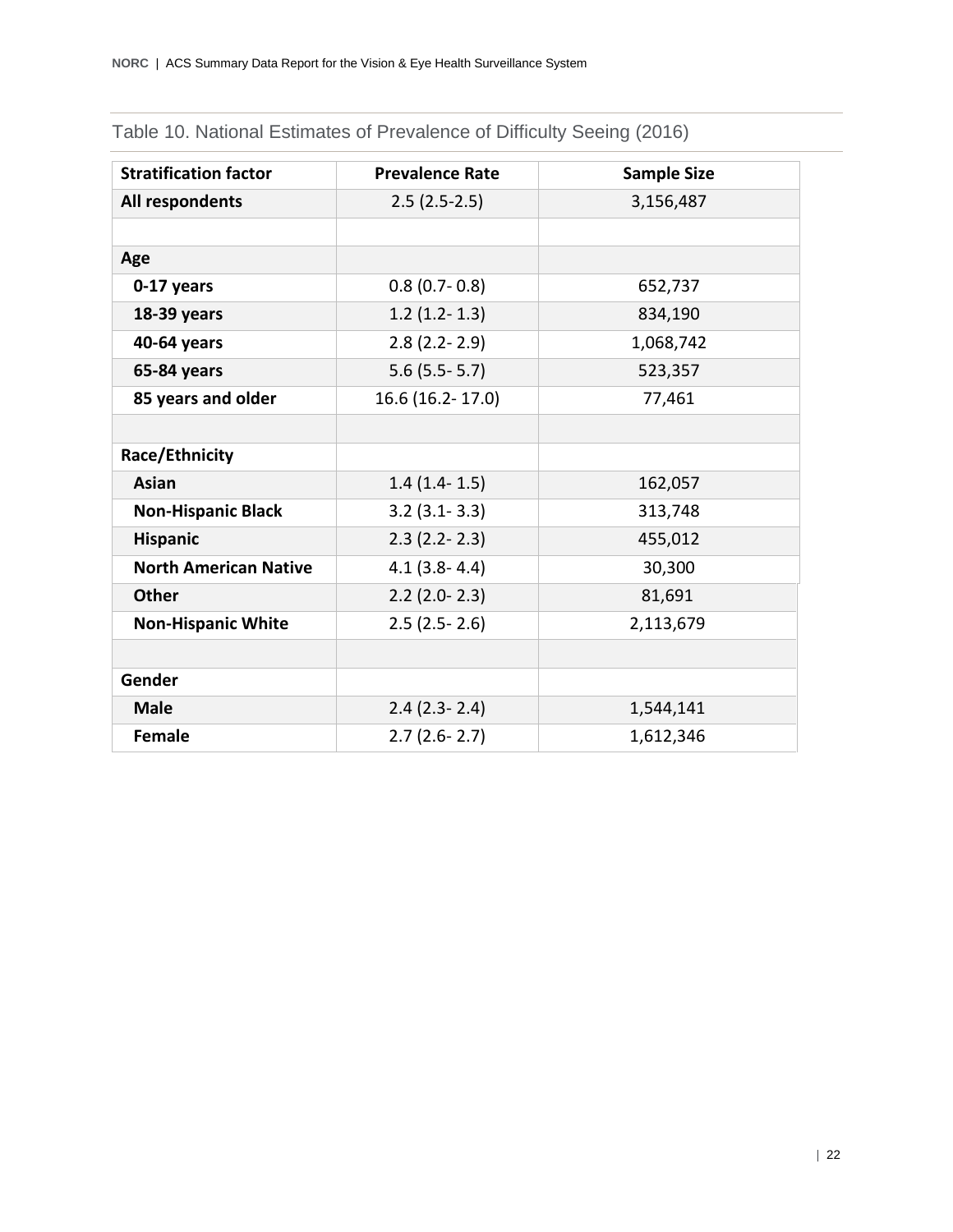| <b>State</b>         | <b>Prevalence</b> | Sample      | <b>State</b>          | Prevalence        | <b>Sample</b> |
|----------------------|-------------------|-------------|-----------------------|-------------------|---------------|
|                      | Rate              | <b>Size</b> |                       | Rate              | <b>Size</b>   |
| <b>United States</b> | $2.5(2.5 - 2.5)$  | 3,156,487   | <b>Montana</b>        | $2.2(1.8 - 2.6)$  | 10,161        |
| Alabama              | $3.3(3.0 - 3.5)$  | 47,659      | Nebraska              | $2.3(2.0 - 2.6)$  | 19,017        |
| <b>Alaska</b>        | $2.5(2.0 - 3.0)$  | 6,815       | <b>Nevada</b>         | $3.6(3.2 - 4.0)$  | 27,285        |
| Arizona              |                   |             | <b>New</b>            |                   |               |
|                      | $2.7(2.5 - 2.8)$  | 68,398      | Hampshire             | $2.3(2.0 - 2.7)$  | 13,428        |
| <b>Arkansas</b>      | $3.5(3.2 - 3.7)$  | 29,599      | <b>New Jersey</b>     | $2.0(1.8 - 2.1)$  | 87,279        |
| California           | $2.1(2.0 - 2.2)$  | 376,035     | <b>New Mexico</b>     | $3.3(2.9 - 3.6)$  | 19,060        |
| Colorado             | $2(1.9 - 2.2)$    | 54,571      | <b>New York</b>       | $2.2$ (2.1 - 2.3) | 196,104       |
| <b>Connecticut</b>   | $1.8(1.6 - 2.0)$  | 35,657      | <b>North Carolina</b> | $3.0(2.9 - 3.1)$  | 99,596        |
| <b>Delaware</b>      | $2.1(1.7 - 2.6)$  | 8,873       | <b>North Dakota</b>   | $2.2(1.8 - 2.6)$  | 7,864         |
| <b>Florida</b>       | $2.8(2.7 - 2.9)$  | 196,828     | Ohio                  | $2.6(2.4 - 2.7)$  | 117,426       |
| Georgia              | $2.8(2.6 - 2.9)$  | 98,064      | <b>Oklahoma</b>       | $3.7(3.4 - 3.9)$  | 37,022        |
| Hawaii               | $1.8(1.5 - 2.1)$  | 14,247      | Oregon                | $2.6(2.4 - 2.9)$  | 40,269        |
| Idaho                | $2.7(2.4 - 3.0)$  | 15,955      | Pennsylvania          | $2.5(2.4 - 2.6)$  | 127,270       |
| <b>Illinois</b>      | $2.2$ (2.1 - 2.3) | 126,334     | <b>Rhode Island</b>   | $2.2(1.8 - 2.6)$  | 10,338        |
| Indiana              | $2.6$ (2.4 - 2.8) | 66,262      | <b>South Carolina</b> | $3.2$ (3.0 - 3.4) | 48,405        |
| lowa                 | $2.1(1.9 - 2.3)$  | 32,106      | <b>South Dakota</b>   | $2.2(1.8 - 2.7)$  | 8,725         |
| <b>Kansas</b>        | $2.5(2.3 - 2.7)$  | 28,590      | <b>Tennessee</b>      | $3.3(3.1 - 3.4)$  | 65,757        |
| Kentucky             | $3.6(3.4 - 3.9)$  | 44,739      | <b>Texas</b>          | $2.7(2.6 - 2.8)$  | 261,896       |
| Louisiana            | $3.5(3.3 - 3.7)$  | 43,598      | Utah                  | $1.9(1.7 - 2.1)$  | 29,828        |
| <b>Maine</b>         | $2.5(2.1 - 2.8)$  | 12,460      | Vermont               | $2.3(1.8 - 2.9)$  | 6,411         |
| <b>Maryland</b>      | $2.0(1.8 - 2.1)$  | 59,408      | <b>Virginia</b>       | $2.3(2.1 - 2.4)$  | 83,546        |
| <b>Massachusetts</b> | $2.1(1.9 - 2.2)$  | 69,126      | Washington            | $2.3(2.2 - 2.4)$  | 72,383        |
| Michigan             | $2.4$ (2.2 - 2.5) | 98,145      | <b>West Virginia</b>  | $4.1$ (3.7 - 4.5) | 17,909        |
| <b>Minnesota</b>     | $1.7(1.6 - 1.8)$  | 54,115      | Wisconsin             | $2.0(1.8 - 2.1)$  | 58,569        |
| <b>Mississippi</b>   | $3.4(3.2 - 3.7)$  | 28,986      | Wyoming               | $2.6$ (2.0 - 3.3) | 5,800         |
| <b>Missouri</b>      |                   |             | <b>District of</b>    |                   |               |
|                      | $2.7(2.5 - 2.9)$  | 61,923      | Columbia              | $2.5(2.1 - 3)$    | 6,646         |

### Table 11. State Estimates of Difficulty Seeing (2016)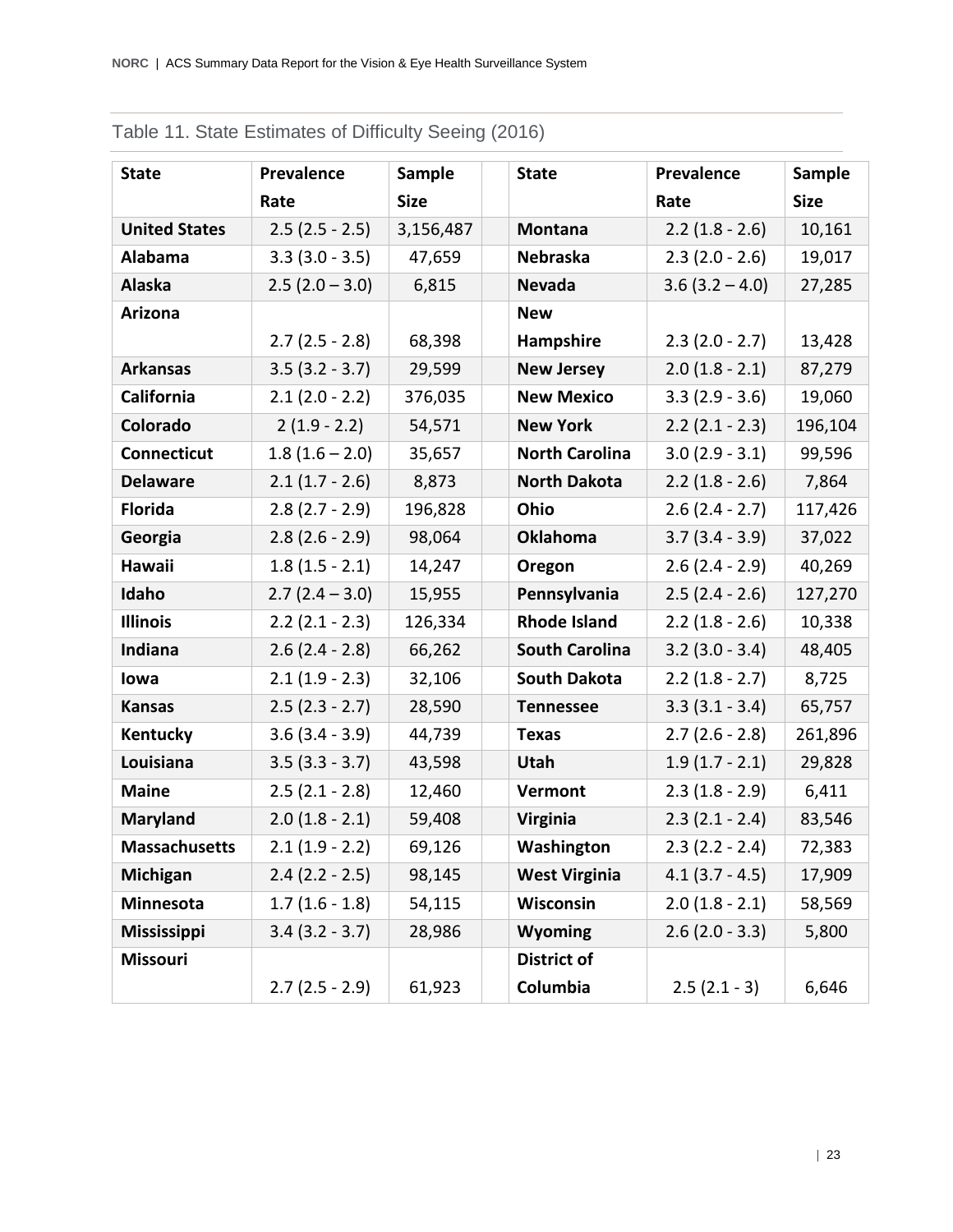| <b>Stratification factor</b> | <b>Prevalence Rate</b> | <b>Sample Size</b> |
|------------------------------|------------------------|--------------------|
| All respondents              | $2.5(2.4 - 2.5)$       | 3,190,040          |
|                              |                        |                    |
| Age                          |                        |                    |
| 0-17 years                   | $0.8(0.8 - 0.8)$       | 659,314            |
| 18-39 years                  | $1.3(1.2 - 1.3)$       | 851,022            |
| 40-64 years                  | $2.7(2.7 - 2.8)$       | 1,069,376          |
| 65-84 years                  | $5.3(5.2 - 5.4)$       | 534,499            |
| 85 years and older           | $16.1(15.7 - 16.4)$    | 75,829             |
|                              |                        |                    |
| Race/Ethnicity               |                        |                    |
| <b>Asian</b>                 | $1.4(1.3 - 1.5)$       | 170,522            |
| <b>Non-Hispanic Black</b>    | $3.2$ ( $3.1 - 3.3$ )  | 306,940            |
| <b>Hispanic</b>              | $2.2$ (2.1 - 2.3)      | 463,589            |
| <b>North American Native</b> | $4.3(4.0 - 4.7)$       | 30,643             |
| <b>Other</b>                 | $2.2$ (2.1 - 2.4)      | 85,496             |
| <b>Non-Hispanic White</b>    | $2.5(2.4 - 2.5)$       | 2,132,850          |
|                              |                        |                    |
| Gender                       |                        |                    |
| <b>Male</b>                  | $2.6$ (2.6 - 2.6)      | 1,628,854          |
| <b>Female</b>                | $2.3$ (2.3 - 2.3)      | 1,561,186          |

### Table 12. National Estimates of Prevalence of Difficulty Seeing (2017)